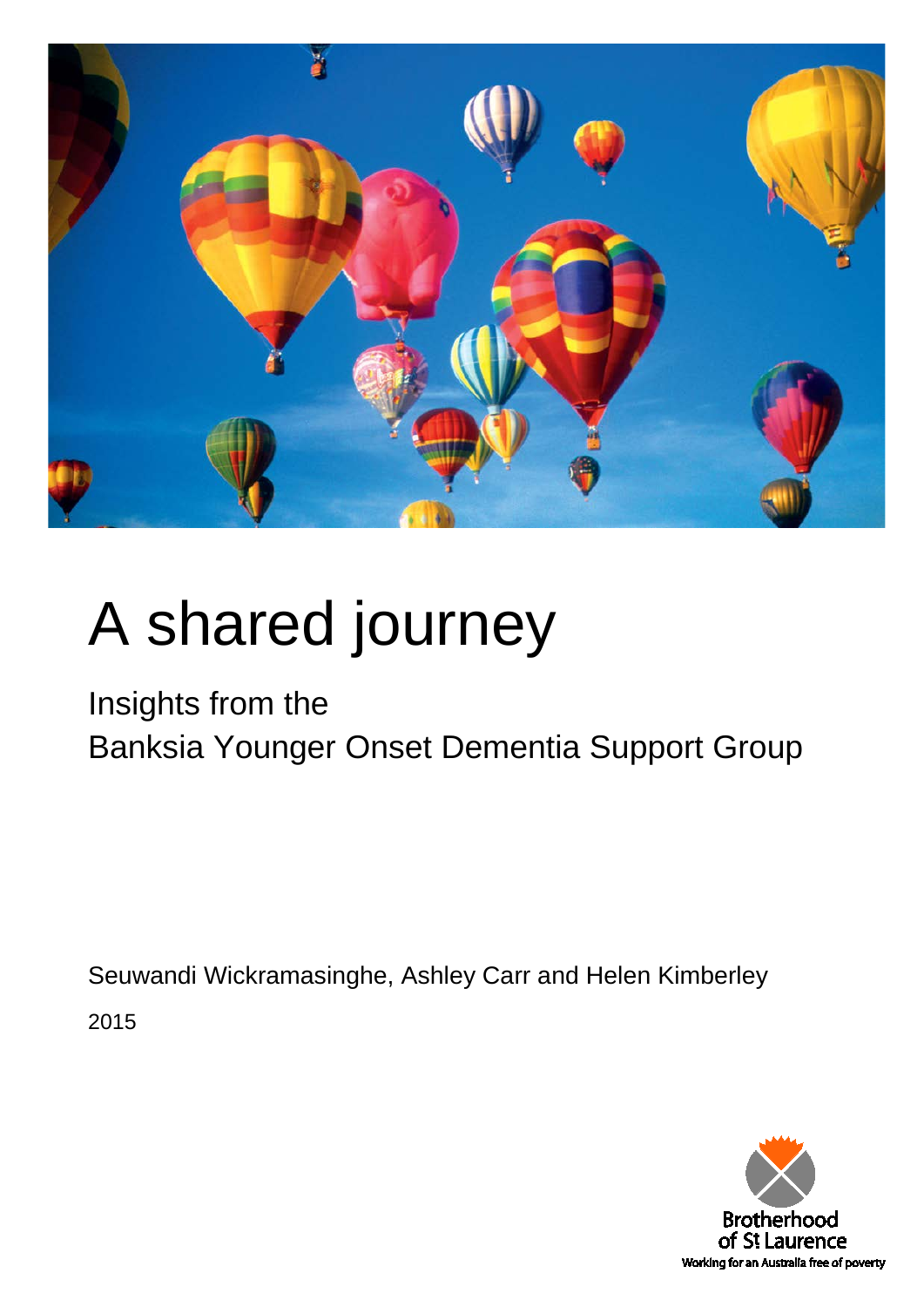The Brotherhood of St Laurence is a non-government, community-based organisation concerned with social justice. Based in Melbourne, but with programs and services throughout Australia, the Brotherhood is working for a better deal for disadvantaged people. It undertakes research, service development and delivery, and advocacy, with the objective of addressing unmet needs and translating learning into new policies, programs and practices for implementation by government and others. For more information visit [<www.bsl.org.au>](http://www.bsl.org.au/).

Seuwandi Wickramasinghe and Ashley Carr are Research Officers, and Dr Helen Kimberley is Senior Manager, in the Retirement and Ageing transition team of the Brotherhood's Research and Policy centre.

Published by

Brotherhood of St Laurence 67 Brunswick Street Fitzroy, Victoria 3065 Australia

ABN 24 603 467 024

Ph: (03) 9483 1183

[www.bsl.org.au](http://www.bsl.org.au/)

Suggested citation: Wickramasinghe, S, Carr, A & Kimberley, H 2015, *A shared journey: insights from the Banksia Younger Onset Dementia Support Group*, Brotherhood of St Laurence, Fitzroy, Vic.

© Brotherhood of St Laurence 2015

Apart from fair dealing for the purpose of private study, research, criticism, or review, as permitted under the *Copyright Act 1968*, no part of this paper may be reproduced by any process without written permission. Enquiries should be addressed to the publisher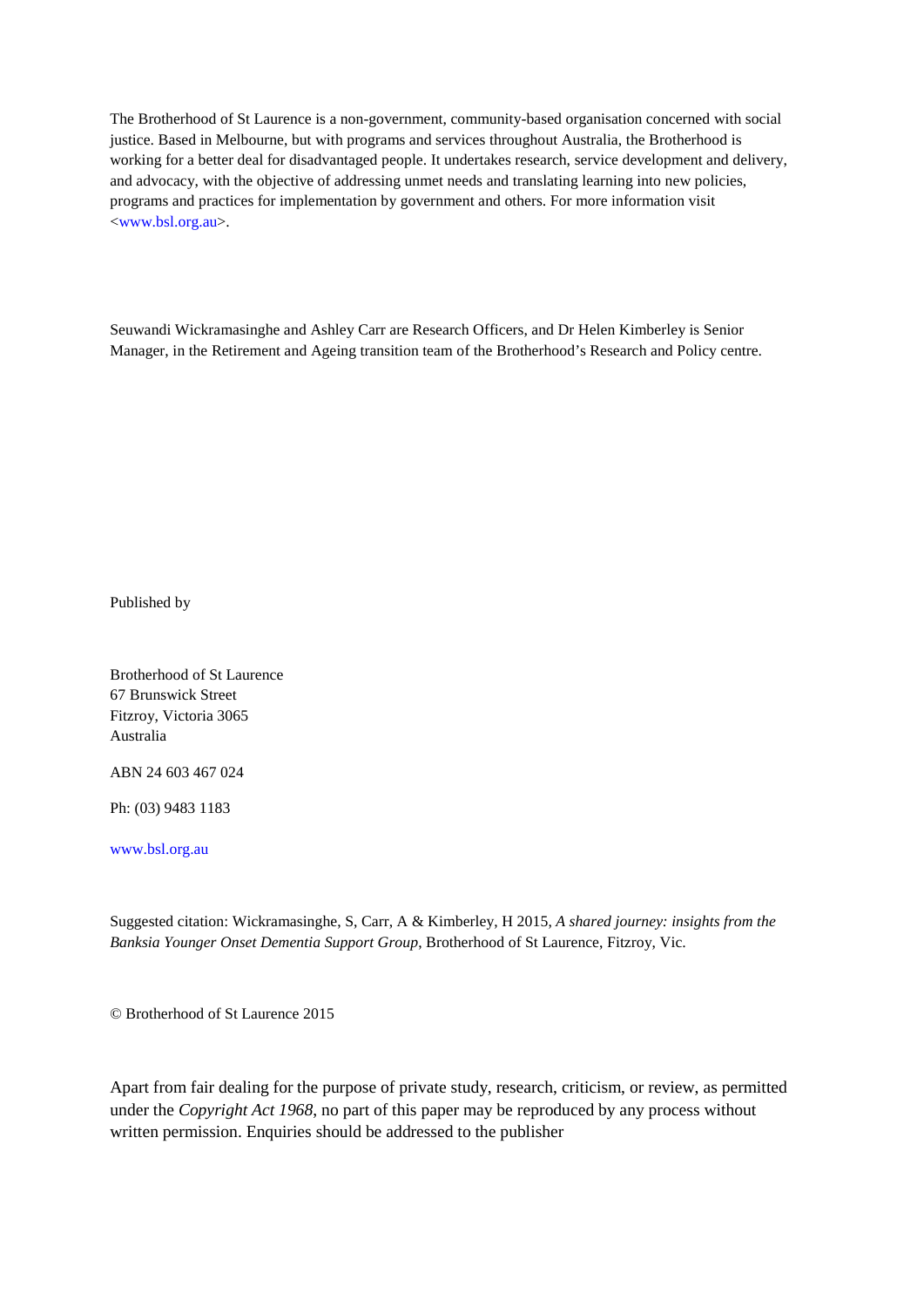# **Contents**

|                         | Acknowledgements                                   | iv |  |
|-------------------------|----------------------------------------------------|----|--|
|                         | Abbreviations                                      | iv |  |
| <b>Summary</b>          | v                                                  |    |  |
| 1                       | <b>Introduction</b>                                | 1  |  |
| $\mathbf{2}$            | <b>Methodology</b>                                 | 5  |  |
| 3                       | The Brotherhood's Banksia YOD Support Group        | 7  |  |
| 4                       | <b>Findings</b>                                    | 10 |  |
|                         | A sense of ownership and belonging                 | 10 |  |
|                         | A place of hope                                    | 11 |  |
|                         | Maintaining a level of continuity                  | 12 |  |
|                         | Meaning and enjoyment derived from activities      | 13 |  |
|                         | Strong bond between group facilitators and members | 14 |  |
|                         | A shared journey in a supportive environment       | 14 |  |
|                         | A chance to be heard                               | 15 |  |
| 5                       | <b>Discussion</b>                                  | 17 |  |
|                         | Insights about living with dementia                | 17 |  |
|                         | Perspectives about services                        | 18 |  |
|                         | Characteristics of best practice                   | 19 |  |
|                         | Strengths of the YOD Support Group                 | 19 |  |
| 6                       | <b>Opportunities for ongoing development</b>       | 21 |  |
| $\overline{\mathbf{7}}$ | <b>Conclusion</b>                                  | 24 |  |
| <b>Appendix</b>         |                                                    |    |  |
| <b>References</b>       |                                                    |    |  |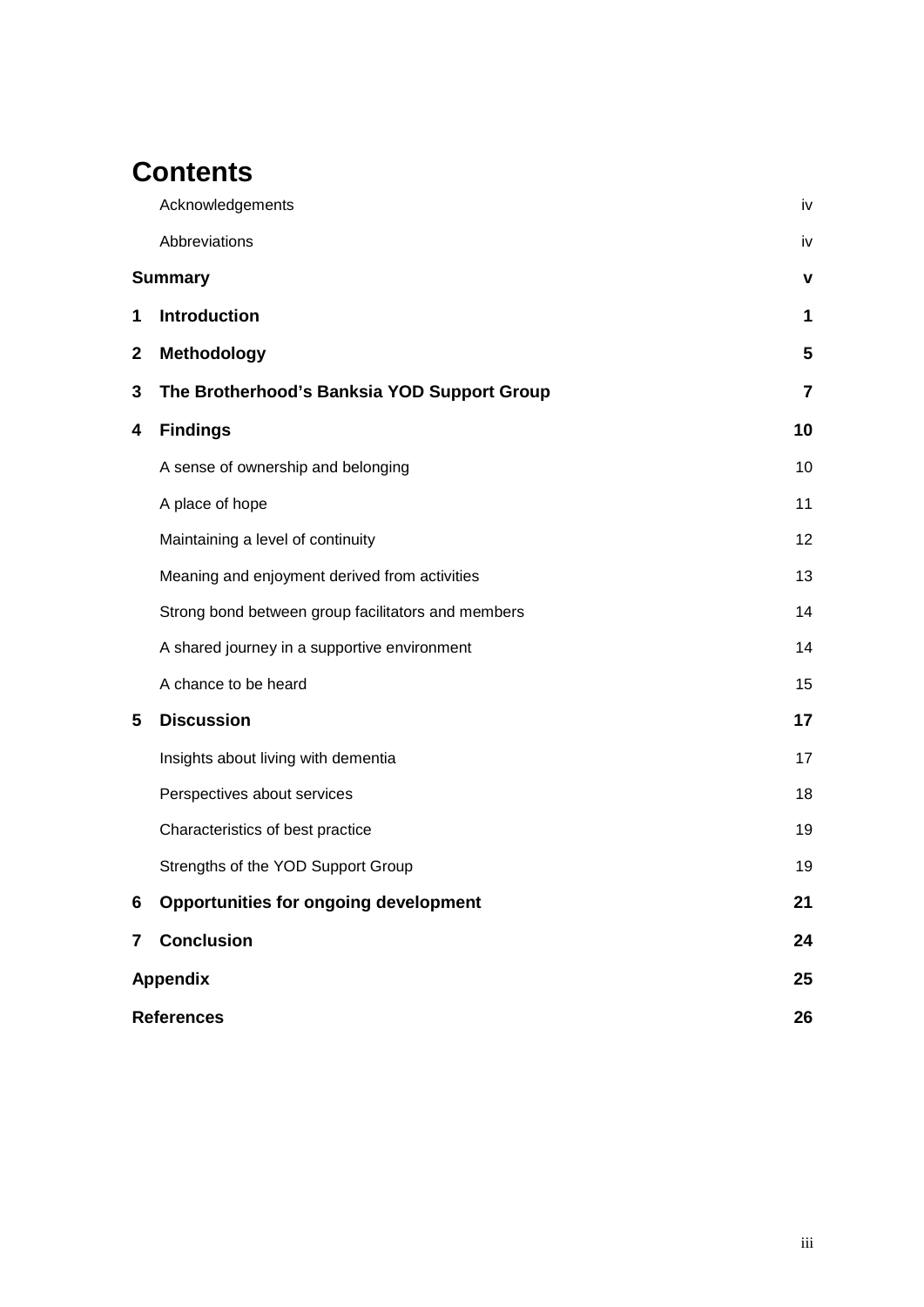## <span id="page-3-0"></span>Acknowledgements

The Brotherhood of St Laurence acknowledges the support of the HACC (Home and Community Care) Growth Fund for the Banksia Younger Onset Dementia Support Group initiative.

The authors of this evaluation thank the members of the YOD Support Group for the warm reception extended to us during our multiple visits to the Banksia Centre. We particularly wish to thank those members and their carers who willingly shared their personal experiences with us.

We thank the staff of the YOD Support Group for taking time to provide their insights despite their busy work schedules. Our thanks also extend to Alzheimer's Australia Victoria Younger Onset Dementia Key Worker, Jane Lee, for her input. Thanks also to Deborah Patterson for editing and Professor Shelley Mallett for reviewing this report and providing valuable comments.

Finally, we hope that the evaluation illuminates the importance of developing services which work in partnership with people with YOD to enable them to live well with dementia.

#### <span id="page-3-1"></span>Abbreviations

- AAV Alzheimer's Australia Victoria
- BSL Brotherhood of St Laurence
- DHS Department of Human Services
- HACC Home and Community Care
- PAR Participatory Action Research
- <span id="page-3-2"></span>YOD Younger onset dementia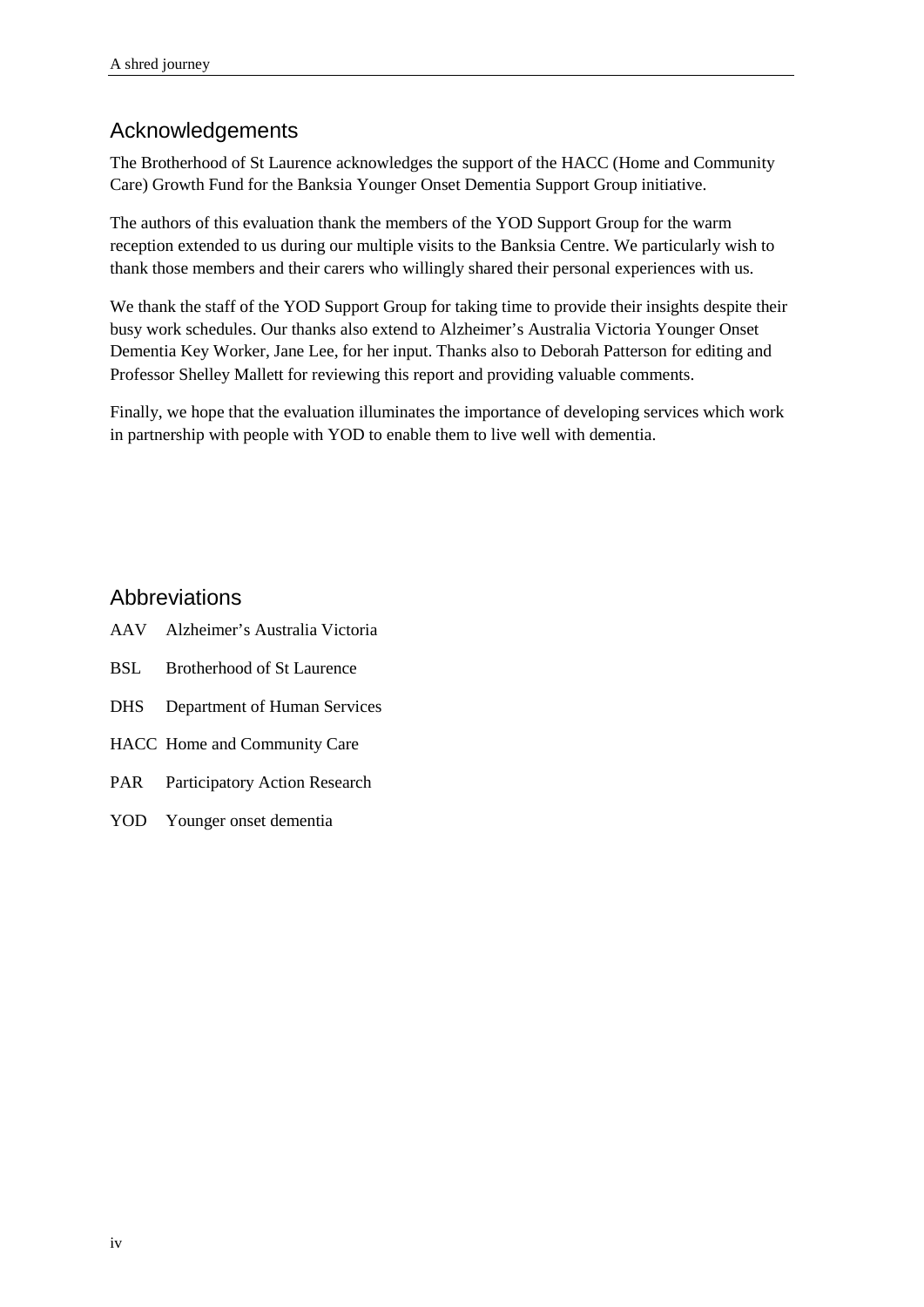# <span id="page-4-0"></span>**Summary**

The Banksia Younger Onset Dementia (YOD) Support Group in Frankston, Victoria, was created by the Brotherhood of St Laurence in 2013 in response to an identified gap in services. Funded through the HACC (Home and Community Care) Growth Fund, the pilot project recognises that the social and personal needs of younger people with dementia and their carers are distinct from their older counterparts due to their stage in life when dementia is diagnosed. Moving away from conventional 'professional' 'service provision', the YOD Support Group recognises members as individuals with expert knowledge stemming from their personal experiences of dementia. It assists them to initiate, plan and engage in activities, maintain social links and raise awareness of YOD in the community.

The evaluation used a Participatory Action Research (PAR) approach to gain insights into how well the Support Group had achieved its intended short-term outcomes (first 12 months):

- members' participation in activities that are aligned with their interests
- established links with the local community and use of local community support
- increased number of members
- established links with relevant agencies and services
- slowing progression and delaying residential care
- a documented model of social and personal support that is transferable across other YODspecific Planned Activity Group (PAG) programs

## Key points

Participants reported the following:

- **a sense of ownership and belonging**: as the YOD Support Group activities were initiated by members, they felt a feeling of ownership and a sense of belonging.
- **a place of hope:** members reported that they have created a social environment that fosters hope and positivity through meaningful activities and positive socialisation with others in the group.
- **maintaining continuity**: the group enables members to maintain their routine and to continue engage in activities that interest them.
- **meaning and enjoyment derived from activities**: activities are initiated, planned and organised by members and reflect their personal interests and aspirations as well as the overall goals of the group.
- **a shared journey:** members reported the emotional benefits of being part of the group which included peer support, sharing experiences, information and concerns. As a result, a collective identity has been built on friendship, cohesion and trust among members.
- **a chance to be heard:** the group provides a forum for members' voices to be heard, as they direct it and share their personal experiences of dementia with the local community in Frankston.
- **a strong bond between staff and members:** staff have developed close, reciprocal and sustained relationships with members.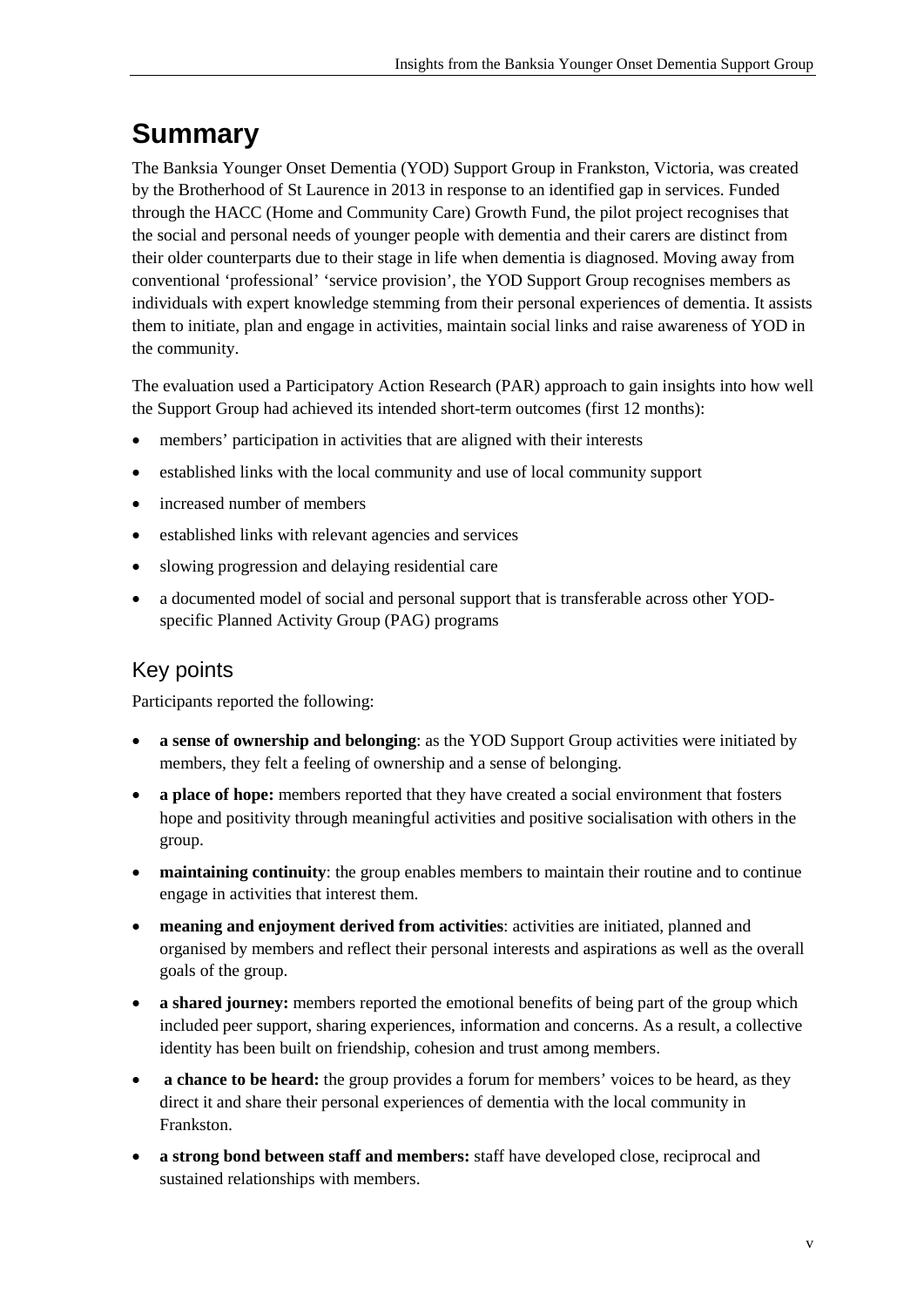## **Background**

The term 'younger onset dementia' is used to describe any form of dementia that occurs in a person under the age of 65 years. In 2011, an estimated 24,700 Australians under the age of 65 were living with dementia (Standing Committee on Health & Ageing 2012). With the ageing of the population, this cohort is likely to grow in the future, with wider implications for research, policy and for services in the socioeconomic and healthcare landscape.

Many are likely to be in the workforce when they notice the early signs of dementia which may lead to forced retirement and decline or loss of income (Chaston 2010). They are also more likely to have multiple roles within the family (carer, spouse/partner, sibling) and to experience feelings of loss, neglect, marginalisation and feelings of social isolation (Harris 2002). However, most available services are designed for older adults, and are located in the aged care sector (Alzheimer's Australia 2007).

## The program

The Banksia YOD Support Group involves people diagnosed with dementia who are aged under 65 and live in the City of Frankston or the Mornington Peninsula Shire. At the time this evaluation was conducted there were eight members whose ages ranged from 55–65 years and who are in early to 'early late' stages of dementia.

The model is founded on three key service delivery approaches. Firstly, the Capability Approach articulated by economist Amartya Sen emphasises capabilities—the opportunities a person has to live a life they value. Secondly, the concept of co-production requires active involvement and decision-making by the service user. Thirdly, the HACC Active Service model involves service providers working together with service users to provide holistic care and support to maximise autonomy so the person can continue living in the community.

The group meets once a week from 9 am to 3 pm at Brotherhood's Banksia Day & Respite Centre. The members are supported by two part-time group facilitators. The YOD Support Group is part of the wider dementia programs overseen by a coordinator.

A set of pictorial 'Who am I?' cards, designed by one of the group facilitators, is used to prompt members to identify their personal interests and skills. Members then choose and plan activities by group consensus. On-site activities or outings have included gardening, producing a short movie about YOD (the DVD project), painting and fishing. Additionally, group facilitators work with members directly to support their personal goals.

## The research

Our literature scan on YOD revealed a poor evidence base capturing the subjective experiences of people with YOD. Furthermore, the voices of persons with YOD have been neglected in research, policy reviews and submissions. Recognising the importance and value of involving persons with YOD, this evaluation used a Participatory Action Research (PAR) approach to enable members to discuss and develop a program logic framework for the evaluation together with group facilitators, the program coordinator, senior manager and researchers. This evaluation includes feedback from four members, of whom three have been with the Support Group for over six months. It also captures the impact of the Support Group on members, spouses and staff.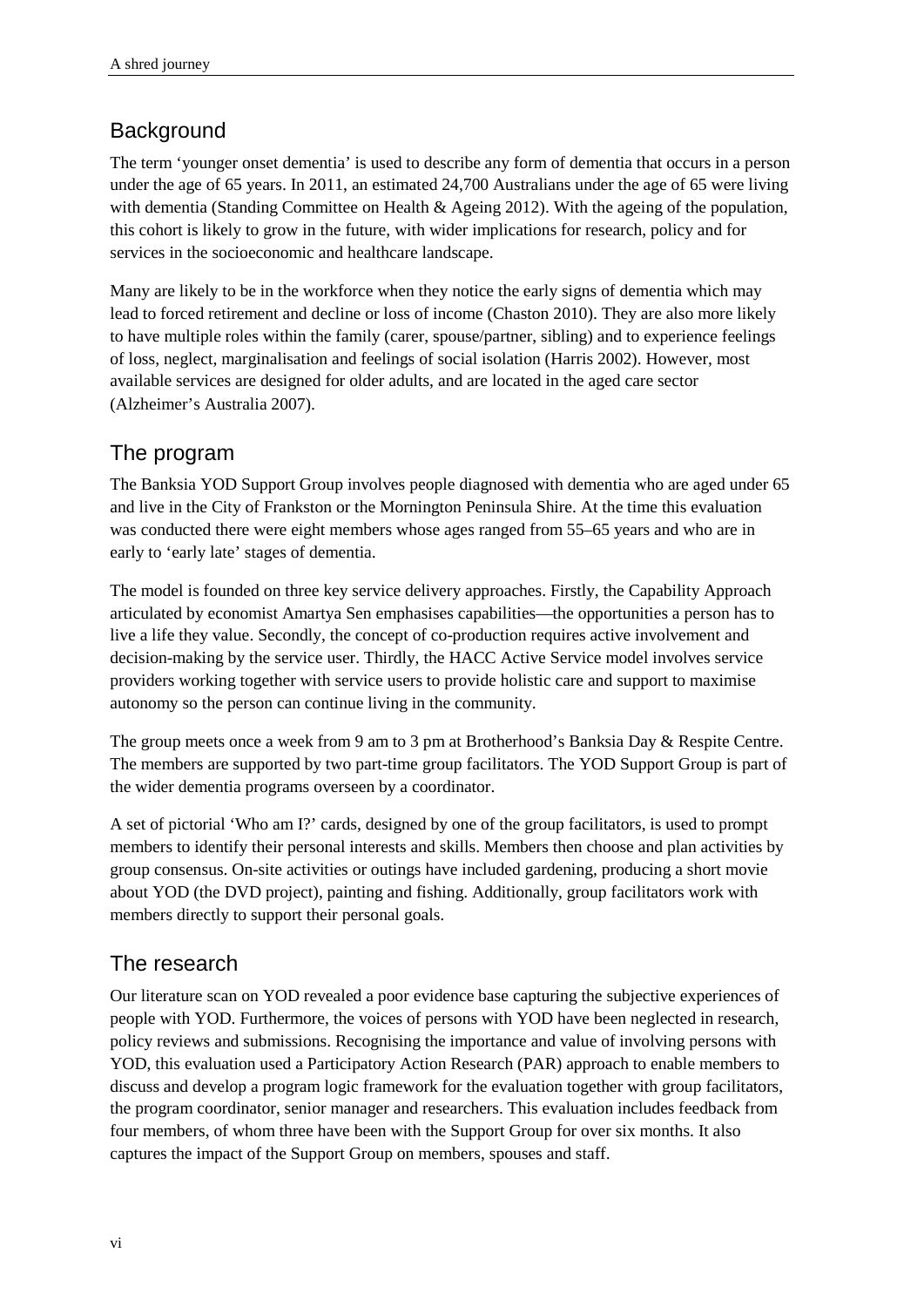During the year, two rounds of interviews were conducted with participants to track developments. The Alzheimer's Australia Victoria YOD Key Worker was also interviewed about current YOD services in Victoria and her observations of the YOD Support Group. A short survey was conducted with members to explore their opportunities to maintain their capabilities and their enjoyment of the YOD Support Group. Members were asked about their health, level of control in life, opportunities to help others and level of social interaction.

## Research findings

All four members who were interviewed expressed their satisfaction with the freedom and choice that they had to initiate and develop projects within the group. They explained that the difference between the BSL YOD Support Group and other programs was that the group's activities had meaning because they were aligned with the personal interests and collective goals of members.

#### A sense of ownership and belonging

Members claimed the YOD Support Group as a space to call their own. This sense of ownership is reinforced through the projects that members direct, such as creating a garden at the Banksia Centre with flower beds, a water fountain and vegetables that were used in the kitchen. One member said:

We go out, we go to different places and we source you know the right sort of materials to put in the dirt, get it right, make it flourish. (Richard<sup>[1](#page-3-2)</sup>, 62 years)

Members have developed links with the local Masters hardware store, a local church and Mount Eliza Secondary College. As a result, members have received donations and discounted goods for their projects. Through these activities, the Support Group has enabled members to increase and exchange their social capital with the local community.

#### A place of hope

A recurrent theme was that the group brought hope. Hope among members takes many forms: hope about delaying progression of the condition, hope about maintaining autonomy and personal dignity, and hope for the future. Members are optimistic that being involved in activities through the YOD Support Group is beneficial for their mental wellbeing.

As one member explained, the group made him more positive about things and 'accepting that I have got the condition but also learning that I can still do things'. While previously he associated dementia with 'people who had lost it', he knows now that 'it is not the end of the world'.

#### Maintaining continuity

A person with dementia undergoes constant changes in cognitive and physical functions which cause difficulties at the personal, social and emotional level. For members, continuity stems from having a routine and having a space where they can be who they are and pursue their own interests. As a result, group activities and outings promote a continuation of self.

Tom remembered his early days after diagnosis as suddenly aimless:

I [used to] get up one day, what am I going to do today? I couldn't do anything. You get out of bed, you have a shower, put a pair of shorts on, sit outside in the shade. That was it. Apart from when she took me to the doctors or the hospital, I sat there in that unit 24/7.

<span id="page-6-0"></span><sup>&</sup>lt;sup>1</sup> Names used in this report are not members' real names.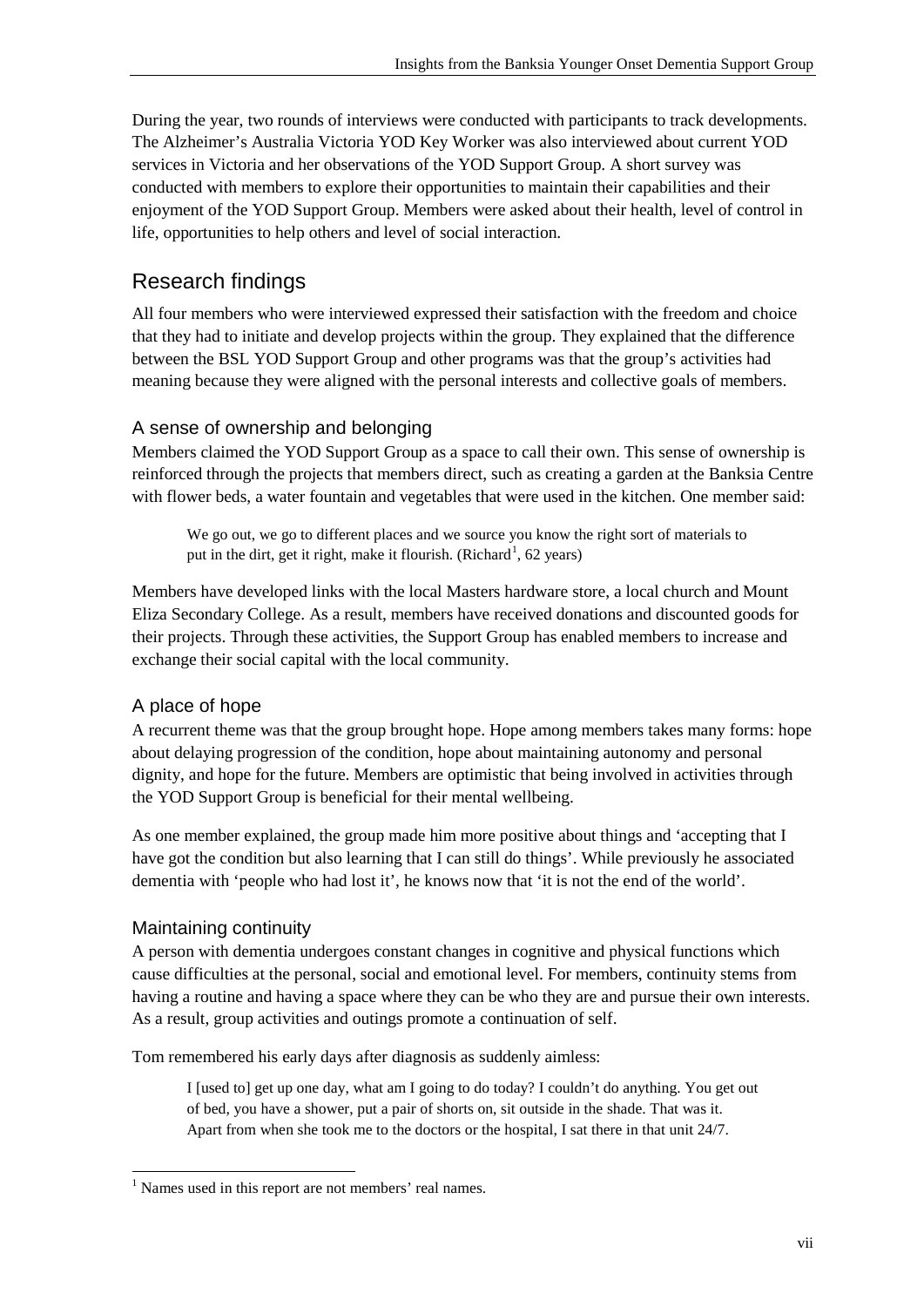Of the YOD Support Group, Tom said:

It works. It makes it more like I'm going to work again.

#### Meaning and enjoyment derived from activities

Reinforcing members' sense of autonomy, staff encourage each person to make decisions, initiate and organise activities—which members have been happy to do. As a result, activities in the group have multiple dimensions. Stimulating activities such as gardening and the DVD project have enabled members to maintain existing skills, exchange knowledge and/or discover new skills and interests with guidance by staff. As one staff member commented:

[the group] unfolds very nicely each week and keeps them tuned by stretching their capacity and their abilities. (Staff member A)

The activities match personal interests:

Coming here I could put some of the good things out of my childhood like doing the garden. I used to do the gardening to help my father as a child. (Tom)

The garden project has also brought back good memories. Frank (56 years) recalled: 'Me cousin and I used to do the gardening together'.

For others, the group offered activities that they would otherwise not have pursued, such as painting:

That's what I have found with the Support Group. It's a place that I can go to where there was activity and do things I normally don't do on my own. (Richard)

At the collective level, activities present opportunities for members to make a positive contribution to others. This is evident in the sign that members prepared on the door that leads to the garden:

Please come out and enjoy our lovely garden.

This is further reflected in the comment made by one member about the garden:

The satisfaction of what we've created here as to what it was ... nicer when people start appreciating it. (Tom)

The short movie that members are producing has offered the chance to share their personal experiences of dementia with the community, while fostering empathy and hope for others living with younger onset dementia. Members are encouraged to steer the future direction of the group in a way that their goals and aspirations can be fulfilled.

#### Strong bond between support staff and members

An interesting feature of the YOD Support Group is the strong bonds that have developed between staff and members. One member described their relationship with staff as:

There is no us and them. (John, 64 years)

Taking on a facilitative role, the staff have ensured that members have the freedom to choose activities and outings. Richard commented:

They are just a guidance about what we need to do. It is more along the lines of how we are. What sort of things do you think you would like to do? They open the channels for discussion and thinking things through.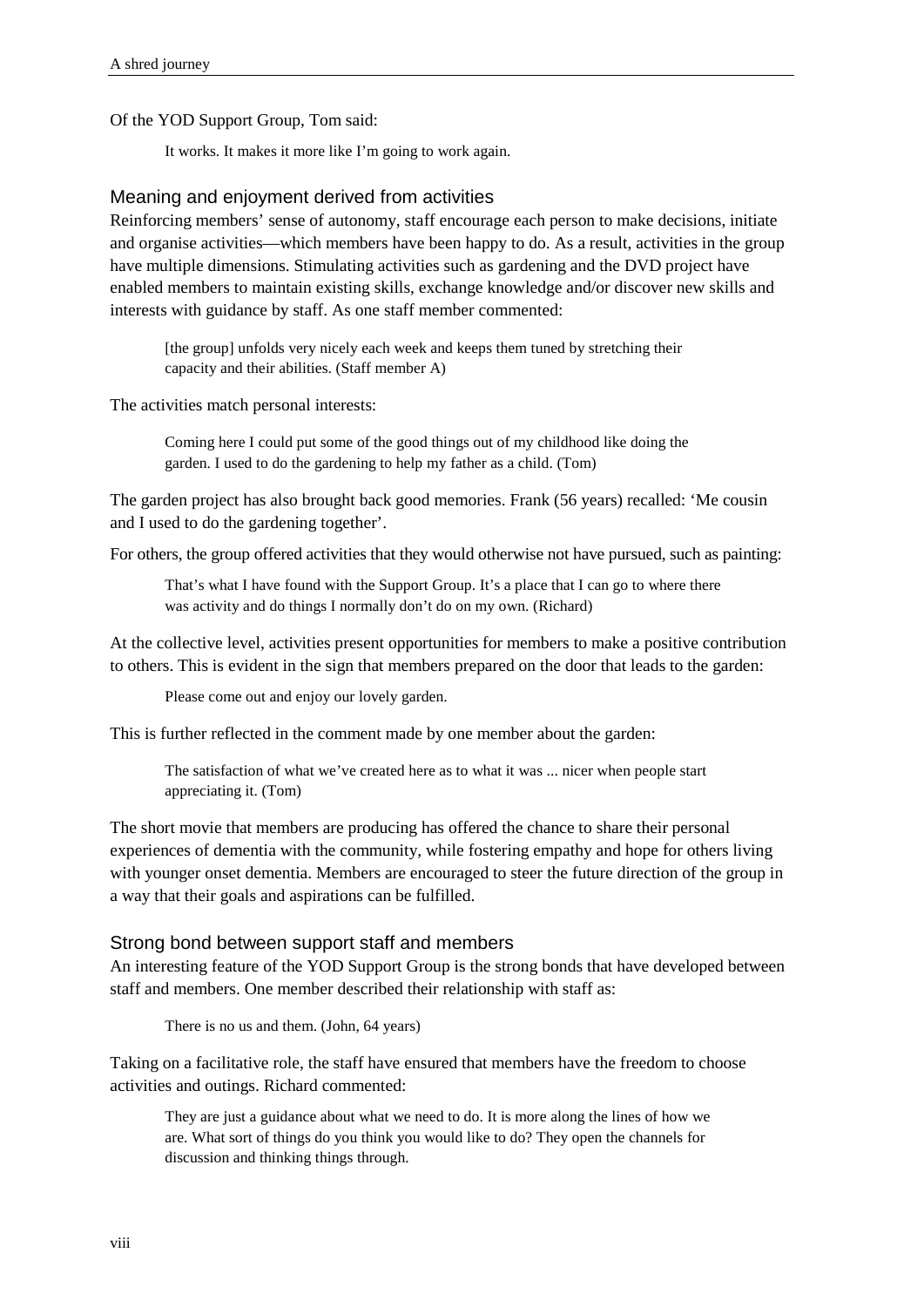#### A shared journey in a supportive environment

The YOD Support Group has evolved into a place where mutual support, information and experiences are often exchanged informally. As a result, members have assumed a collective identity which has flourished 'organically':

One time in your life you really need people, when you get a diagnosis of dementia ... but you are also with other people who are exactly in the same situation as yourself. The only difference between them and me is that they have partners. (Richard)

Friendships, cohesion and trust have helped to create a social environment that is safe, inclusive and enabling for all members.

If you are wandering around the road a little bit and not quite sure what's going on, someone in that group will find you and bring you back. It seems to work that way. (John)

Members appreciated the emotional benefits of peer support, sharing experiences and concerns, giving and receiving advice and learning about dementia. They have become interdependent, brought together by a common challenge.

#### A chance to be heard

Giving persons with dementia a voice is critical (van Genipp et al. 2014) and the YOD Support Group offers members the opportunity to exchange their life stories and their experiences of dementia with staff and with each other. It also enables members to play an educative role in the wider community. In this respect, interacting with students at Mount Eliza Secondary College has been valuable as members are collaborating with students to produce a short movie:

Even now the small interaction we have had with the kids, they have a far better understanding of dementia ... and if we can do that with the students, I think we have achieved an awful lot. They get an understanding, they talk to the parents ... so it sort of blends over. (John)

#### Discussion and opportunities for development

There are several services locally and overseas that are similar to the Banksia YOD Support Group model. For example, Melbourne City Mission Clubhouse for people living with an acquired brain injury and People Relying on People (PROP) in South Yorkshire, England, resemble the BSL YOD model in that they encourage the active involvement of members in the design and development of the group while supporting them to fulfil their social needs and interests.

A hallmark of the Support Group is the readiness of staff to incorporate member input to the model. The group mobilises the human and social capital of its members to promote shared learning between members and staff, which in turn leads to consumer empowerment. This has yielded positive outcomes such as close, sustained relationships built on trust and mutual support between staff and members, and also between members. It remains uncertain how the group will be affected by changes of members or facilitators.

The BSL YOD Support Group highlights the benefits of working with service users and their carers in partnership to understand and address their support needs and aspirations with the goal of supporting individuals to live fulfilling lives. It further reveals the need to shift from traditional service provision by recognising service users as individuals with expertise and assets.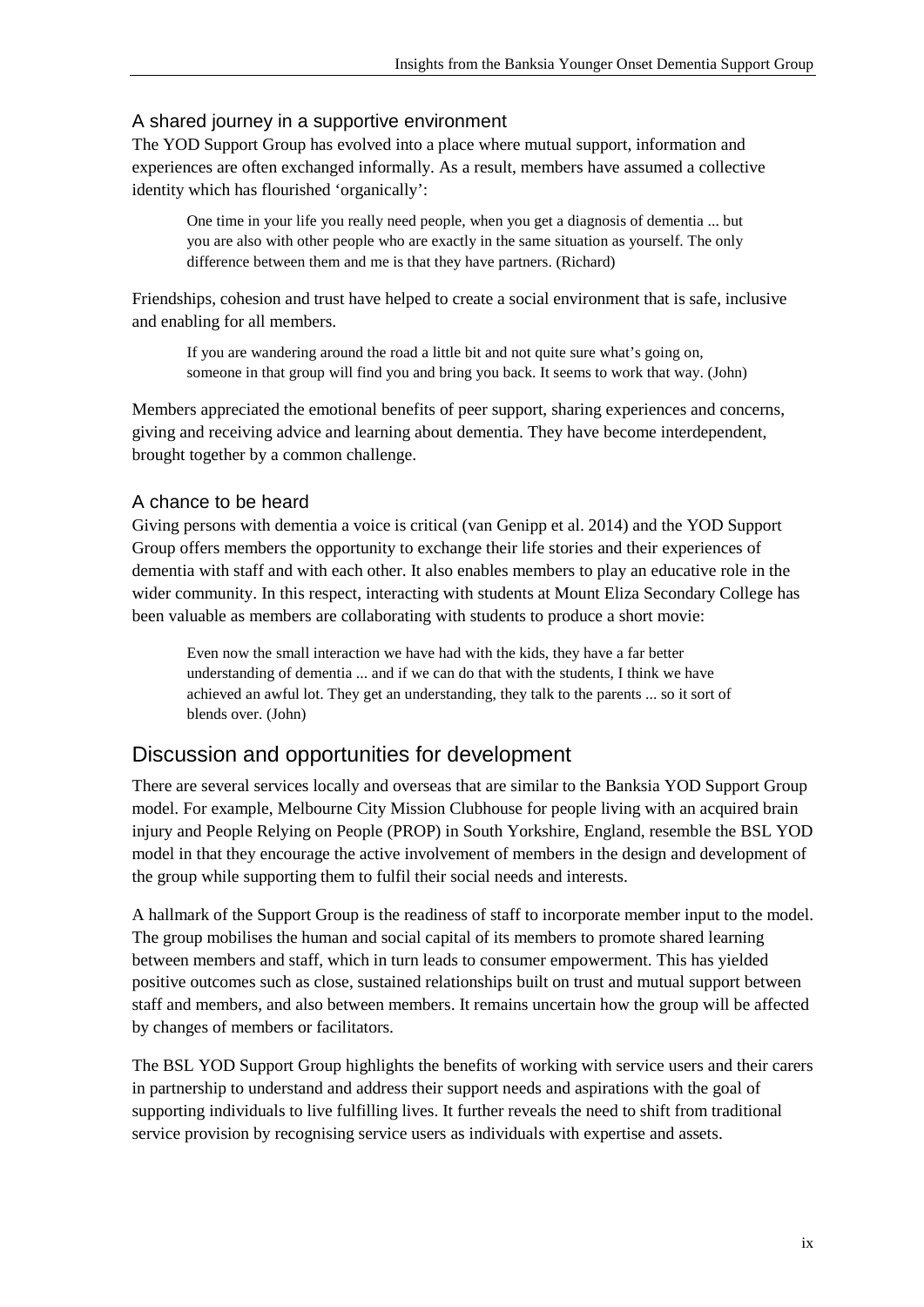During the interviews members suggested several enhancements:

- allow more time for members and group facilitators to plan and prepare for potential projects
- include timelines for projects
- allocate a weekly time for members to discuss with group facilitators private concerns related to dementia
- support members to plan and respond to changes related to dementia. It was suggested that a project on 'How to deal with the future' would encourage members to discuss and assemble information and resources.

A carer suggested that introducing an extra day would add to the benefits for members.

The evaluation identified several challenges which intersect at the social, personal and the organisational levels and which are worth considering in future development.

- Should age, stage and functional abilities matter for a YOD Support Group?
- How could the YOD Support Group support the needs (such as personal and social needs) of current members in more advanced stages (with different cognitive and functional levels) of dementia?
- How could the Brotherhood respond to younger people who are in more advanced stages of dementia?
- How could the YOD Support Group actively engage with carers to support members and carers though the progression of dementia?
- How could the YOD Support Group reflect the voices and opinions of its members who are in their advanced stages of dementia?
- How could the YOD Support Group involve members in refining the current model?
- How could the YOD Support Group ensure that the model is adaptable across other YOD services?
- How do intangible features such as staff attributes, personality, morale and culture impact on the model's adaptability and how receptive would other YOD services be to a model that is built on sharing power and decision-making with service users?)
- How can the YOD Support Group ensure the sustainability of the model?

The effectiveness of the BSL YOD model rests upon the receptiveness of both staff and members to a model that is built on sharing power, influence and decision-making. It is worth exploring how such factors would impact if the approach were to be replicated across other YOD services. The challenge for both members and staff in the long run is to ensure the success of the group is carried into the future.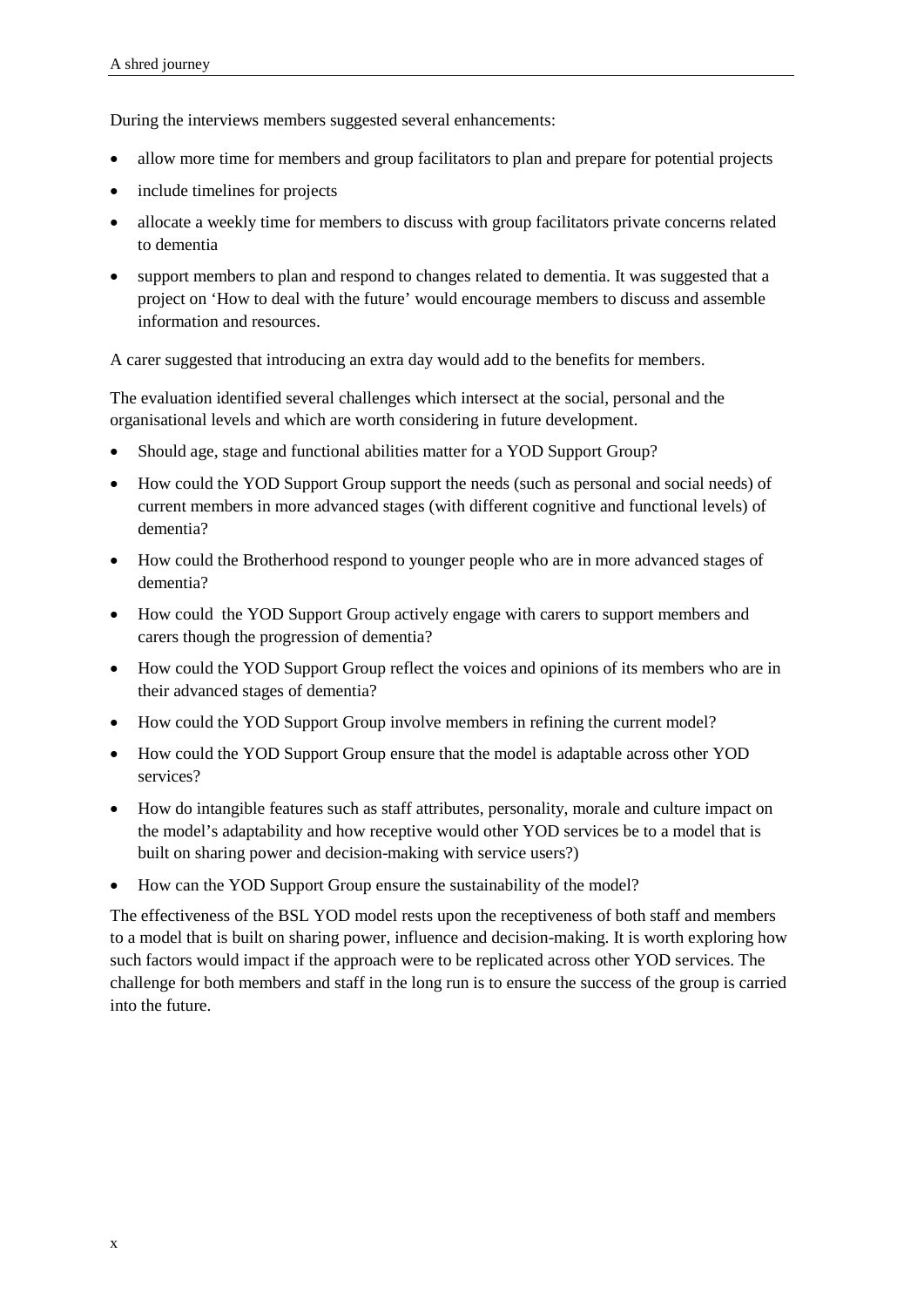## <span id="page-10-0"></span>**1 Introduction**

We dance together, each of us adjusting our steps as we adjust to each new challenge of dementia. And we need to watch the musicians – the care network. Professionals, family, friends provide cues and support for our dance with dementia. And they should be watching us dance, not playing their own music! …

By accepting this journey of change and adaptation, we can dance with dementia and choose a new life in the slow lane (Bryden 2005, p. 165)

The Brotherhood of St Laurence (BSL) Younger Onset Dementia (YOD) Support Group was created in 2013 as a pilot project to provide social and personal support to people living with YOD. Response to an identified gap in YOD-specific services, it recognised that the social and personal needs of people with YOD and their carers are distinct from their older counterparts due to their stage in life.

The YOD Support Group is funded by the HACC (Home and Community Care) Growth Fund from the Department of Health, Victoria. The group comprises people diagnosed with dementia who are under the age of 65 and live in the Mornington Peninsula Shire or the City of Frankston. Members are supported to initiate, plan and organise activities related to their personal interests in a safe and comfortable environment, to maintain social and community links and to raise awareness of YOD in the community.

The Support Group model is founded on three key service delivery approaches: the Capability Approach, the concept of co-production and the HACC Active Service Model.

A participatory evaluation process was used to gain insights into the experience of members and their progress towards the outcomes that were initially set out by both members and staff. It drew on input from members as well as spouses, group facilitators, the program coordinator and the senior manager. The evaluation report provides a brief background to dementia, introduces the Banksia YOD Support Group and presents the themes that emerged from discussion of members' experiences. It then considers these findings in the light of the social needs of people with YOD and the gaps in current YOD services, and compares the Brotherhood's YOD Support Group with other local and international models. Finally it makes recommendations for the group's ongoing development.

## **Context**

Dementia is used to describe a large range of illnesses that are characterised by cognitive deficits (American Psychiatric Association 1994) and affect a person's functioning (Alzheimer's Australia 2005). The condition affects a multitude of brain functions, including perception, memory, personality, thinking, behaviour and cognitive skills (AIHW 2012). The most common type of dementia is Alzheimer's disease, followed by vascular and other forms.

Dementia is both irreversible and progressive (Beattie et al. 2002). The stages of dementia can be classified as mild or early stage, moderate or middle stage, severe or late stage dementia (AIHW 2012). Dementia mainly affects older people but 2 to 10 per cent of all cases are estimated to start before the age of 65 years (ADI 2014). The term 'younger onset dementia' is used to describe any form of dementia that occurs in a person aged under 65 years.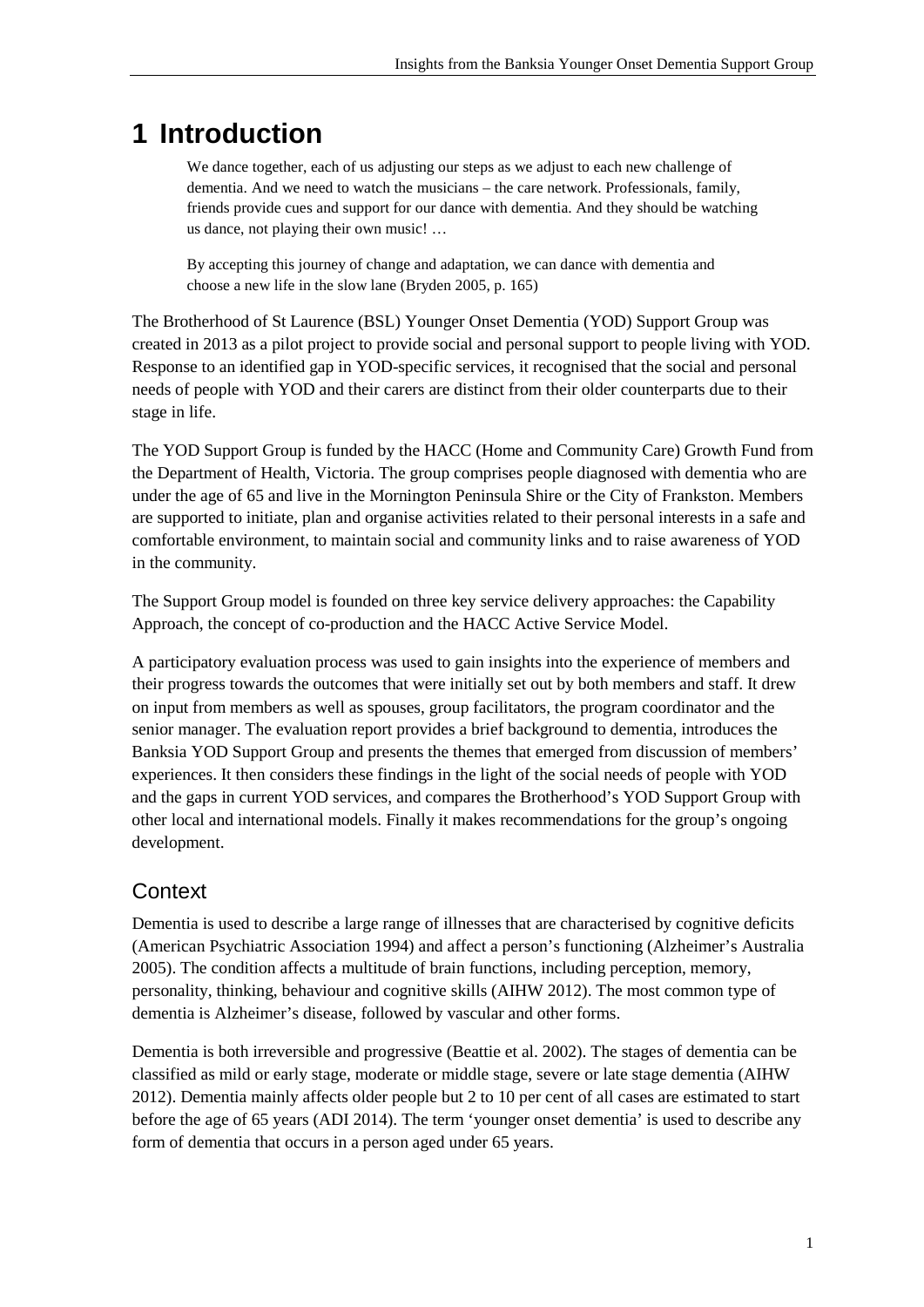The global prevalence and incidence<sup>[2](#page-6-0)</sup> of younger onset dementia are uncertain, as 'there is a lack of reliable epidemiological data' (Beattie et al. 2002, p. 207). While there are notable gaps in the data collected in Australia (AIHW2014), in 2011 there were an estimated 24,700 Australians under the age of 65 living with dementia (Standing Committee on Health & Ageing 2013). Younger onset dementia is difficult to diagnose and it is often misdiagnosed by health professionals (Kinney, Kart & Reddecliff 2011) as depression or a mental health disorder (Alzheimer's Australia 2007). Not only do difficulties and delays in diagnosis affect a person's ability to access appropriate support services but also they can complicate the impact on an individual's life and life decisions. Being diagnosed with dementia at an early age can affect a person's social, emotional and financial situation.

A survey of the literature shows that there is still a lack of consensus among researchers whether it is essential to have specialised services for people with YOD. While younger people with dementia experience different needs and challenges, the 'distinctiveness' of such needs tends to become blurry with the progression of the illness. Furthermore, it can be argued that having specialised dementia services based on age could promote ageism. This ongoing debate on the significance of age and stage in dementia is yet to be resolved (Kinney, Kart & Reddecliff 2011). Nevertheless, younger people experience distinct needs and challenges in addition to the needs that they share with others living with dementia (Harris 2004).

Therefore, it is important that service providers recognise that younger people in the early stages of dementia may not fit in to mainstream dementia services. Support networks and appropriate services play a vital role in counteracting the social consequences of dementia.

The hallmarks of a model of 'good practice' are seen in services that support individuality, encourage socialisation, member-driven activities, identify a person's strengths, values and understand their life stage, interests, relationships and life history' or in other words, services that are 'flexible, holistic and strength-based' (Thompson 2011, p. 18). A number of YOD programs have been credited by Thompson (2011) as examples of good practice. However, it is unknown whether some of these programs still exist.

Services that have been recognised as 'good practice models' in Australia include:

- Mercy Community Care Younger Onset Social Support Service and Day Program (Waitara, New South Wales)
- Chesalon Younger Onset Social Support in Avalon, New South Wales
- Hunter (region) Younger Onset Working Group
- Alzheimer's Australia Linking Lives Project (Victoria)
- Melbourne City Mission Compass Clubhouse for people living with an Acquired Brain Injury.

Some innovative features of these programs are

- integration with other services so members and their carers can access counselling, carer support groups, dementia day care programs, etc.
- client decision-making about activities and outings, facilitated and supported by staff

<span id="page-11-0"></span><sup>&</sup>lt;sup>2</sup> Prevalence is the proportion of those with the disease in a given population and provides a snapshot, of the impact of the disease at a given point in time. Incidence is defined as the rate at which new cases occur in that population and is therefore a measure of risk of developing the disease. Prevalence and incidence are closely linked, prevalence being the product of incidence and duration of the disease episode (ADI 2014).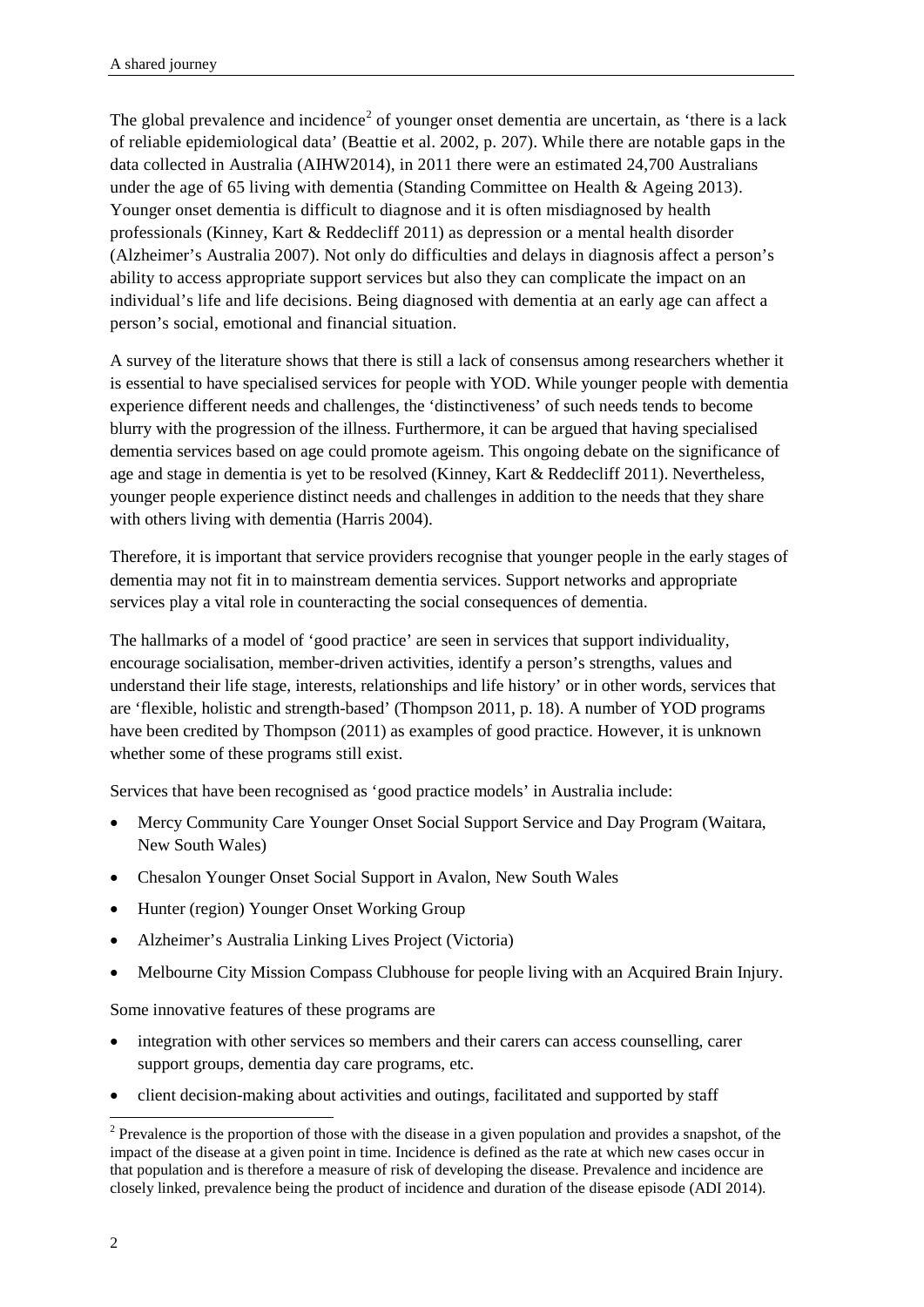- active involvement of users in the daily affairs of the service (for example assisting with administration)
- active involvement of members in all levels of decision-making and steering the future direction of the service
- age-appropriate activities
- the use of community support
- YOD-specific staff training
- positive social networks and peer support groups
- participants sharing experiences, building social relationships and maintaining or increasing physical activity.

All of the above-named programs are activity-based programs that encourage social participation and positive socialisation. They cater to the social needs and interests of people with YOD and those with cognitive impairments. The Melbourne City Mission Compass Clubhouse<sup>[3](#page-11-0)</sup>, in particular, provides members with greater influence and a sense of autonomy by enabling them to work alongside staff. It also supports members to rebuild their lives by enhancing their work and life skills, to participate in the community and to be part of a peer support network.

#### Good practice overseas

There are several notable overseas services for people with YOD, particularly in the United Kingdom. PROP (People Relying on People) in Doncaster, South Yorkshire, The Clive Project in Oxfordshire (also known as YoungDementia UK), ACE Club (also called Glen Devon Day Club) in Denbighshire in Wales have been identified by Thompson (2011) as models of good practice.

#### PROP

PROP is a self-help group that was initiated by a nurse with personal experience of caring for a relative with YOD (Thompson 2011). Believing that service users should be given the opportunity to make their own care decisions and choose services they wish to receive, she encouraged users of YOD services and their carers to establish the PROP group (Chaston 2004). The group challenged the traditional assumption that people with YOD are passive recipients of services and are incapable of expressing their own views. PROP members directed their own affairs and were involved in directing the group. They promoted socialisation, engaged in social activities, exchanged peer support and gave presentations at local conferences. They produced a DVD, followed by a booklet to help the general public understand the needs and experiences of people with YOD and to reinforce a positive attitude towards them. They helped to redesign care plan documents by removing professional jargon, making them comprehensible for YOD service users. They also devised their own information leaflets and worked to demystify the terminology attached to YOD (Chaston 2004).

After more than 14 years in operation, PROP has been dissolved. Smaller community groups have emerged from the work carried out by PROP and it appears that these have reduced the need for a central organisation (RDaSH NHS Foundation Trust 2015).

<sup>&</sup>lt;sup>3</sup> Melbourne City Mission, 2014, Compass Clubhouse,

<span id="page-12-0"></span>[http://www.melbournecitymission.org.au/services/disability-services/living-with-an-abi/program](http://www.melbournecitymission.org.au/services/disability-services/living-with-an-abi/program-detail/compass-clubhouse)[detail/compass-clubhouse](http://www.melbournecitymission.org.au/services/disability-services/living-with-an-abi/program-detail/compass-clubhouse)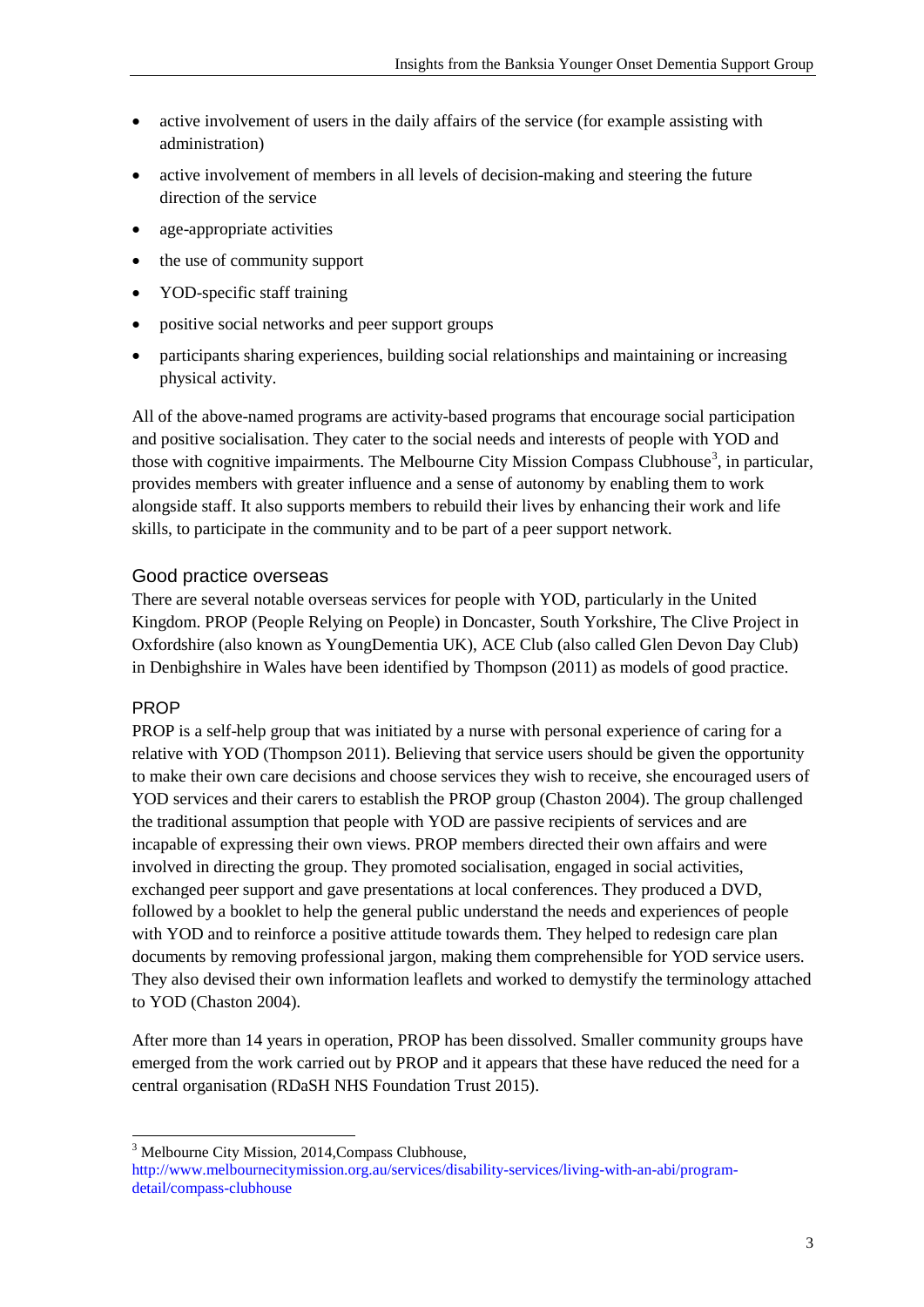#### The Clive Project

The Clive Project, which began in 1998, was named after Clive Beaumont, an Oxfordshire resident who had been diagnosed with YOD in his forties and had found limited support that was suitable for him and his family. He died in 1999 at the age of 51. Clive's experience had revealed a considerable gap in services. Inspired by his story, a group of people convinced the local Alzheimer's Society to recruit a development worker to research the local needs of people with YOD. The Clive Project provides individual support for people with YOD. It also includes a family service, a club and a café. The project was renamed Young Dementia UK in 2010 (YoungDementia UK 2014).

#### The ACE Club

The ACE Club, which began in 2002, was developed by a mental health nurse commissioned by the local Alzheimer's Society. ACE stands for: Autonomous, Confident, Empowered; Activity, Companionship and Enjoyment; and Awareness, Care and Education (Thompson 2011). The club is for younger people living with memory problems due to Alzheimer's or other related conditions; and it also involves their partners and family (ACE Club 2015). Through a variety of social and recreational events, it offers members the opportunity to share experiences, develop relationships with others and exchange peer support (Thompson 2011). Members also give talks and presentations about living well with YOD, at community and professional events. Although the club lost its funding in 2009, it is currently supported by donations and funds raised by volunteers and members (ACE Club 2015).

All of these services provide ongoing emotional and practical support, information, referral and socialisation and are built on the themes of empowerment, confidence, enjoyment and companionship.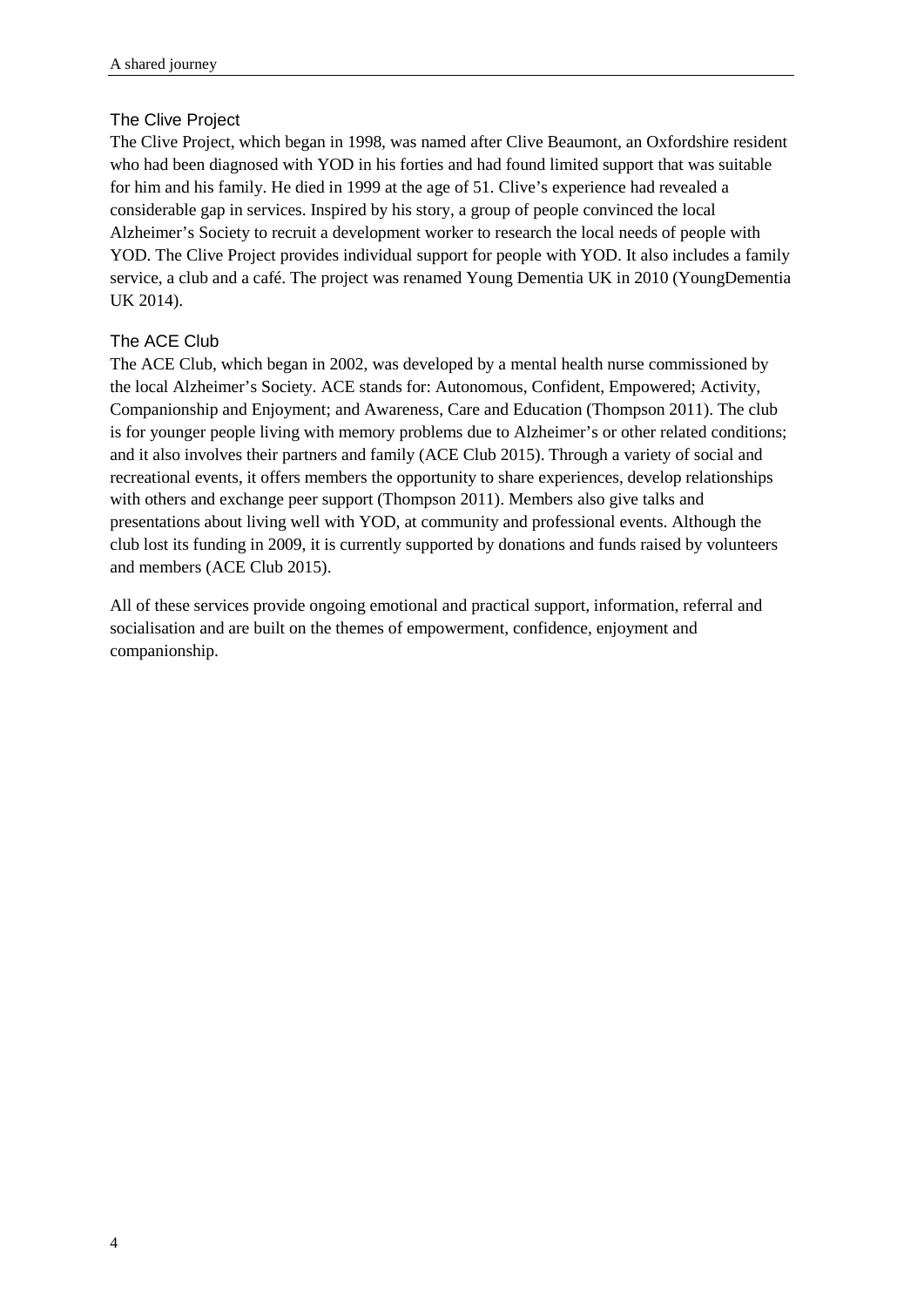# <span id="page-14-0"></span>**2 Methodology**

The evaluation of the YOD Support Group used a Participatory Action Research (PAR) methodology. PAR involves a collective and self-reflective inquiry by both researchers and participants (Baum et al. 2006). It is a collaborative effort with the aim of producing knowledge and action that are directly useful for the community (Boulton & Gifford 2012).

The reason for using a PAR methodology in this evaluation is that it recognises the importance and value of involving people with YOD in research and evaluation design (Pipon-Young et al. 2012; Cantley, Woodhouse & Smith 2005; Brown et al. 2012; Cheston, Bender & Byatt 2000). While a number of literature, service and policy reviews on YOD have been conducted (see for example Thompson 2011), very few have actively involved people with YOD in the design. This represents a clear gap in the literature and the service delivery related to YOD.

## Program logic

The evaluation is built on a program logic framework that was discussed and developed by members of the group, group facilitators, the program coordinator and senior manager together with researchers in September 2013. The first part of the meeting involved a visioning exercise to capture an overall shared vision for the YOD Support Group.

From a set of pictures, participants were asked to select one that matched their ideas about the YOD Support Group. They were then asked to describe the picture, explain how it made them feel, discuss what it said about the program and choose the most important word about how they saw the program. The exercise produced visions of the YOD Support Group from a number of perspectives.

This was followed by an open discussion on the personal and social needs of people with younger onset dementia, and their expectations for the YOD Support Group. Through this discussion a set of desired outcomes for the group was identified by participants.

## Short-term outcomes

The short-term (first 12 months) outcomes for the Banksia YOD Support Group are:

- members' participation in activities that are aligned with their interests
- links established with the local community and use of local community support
- increased number of members
- links established with relevant agencies and services
- slowing progression and delaying residential care
- a documented model of social and personal support that is transferable across other YODspecific Planned Activity Group (PAG) programs.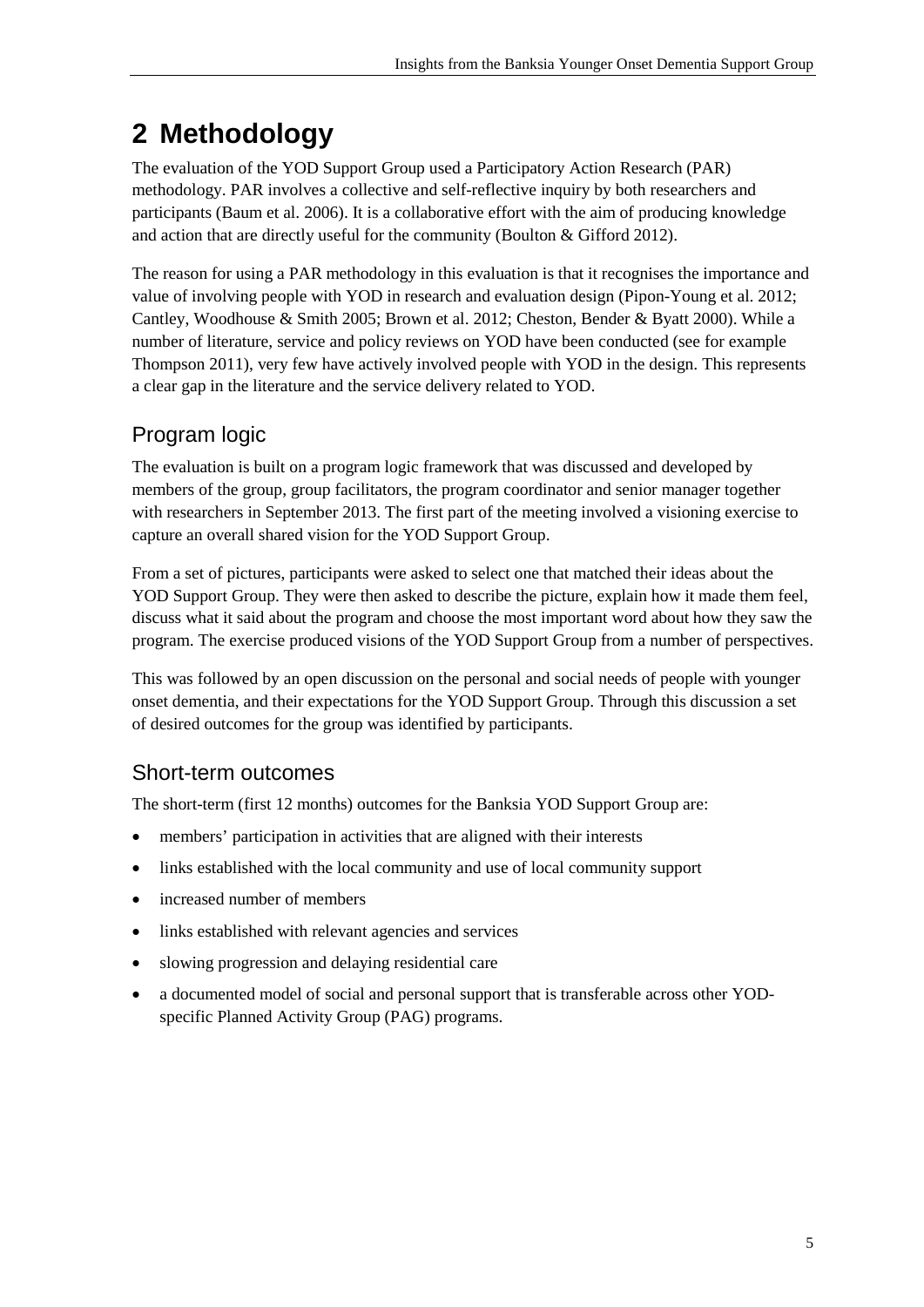#### Longer term outcomes

The medium-term outcomes (1–2 years) for the group are:

- promotion of Banksia YOD Support Group through articles and other materials for publication
- established pathways between care, support and relevant services
- improved referral systems and support for people with YOD in the local area
- development of a practice guide for the use of other YOD services
- improved and measurable care support outcomes for people with YOD.

In the long term, the group plans to create greater understanding of the many aspects and experiences of dementia among people living in the community.

This evaluation report focuses on how far the short-term outcomes have been achieved.

#### Interviews

Subsequent to the program logic, one-on-one interviews were conducted in two stages (February 2014 and October 2014) with four members, two spouses, group facilitators, the program coordinator and the senior manager to track the development of the group and to gather data. An interview was also conducted with the Alzheimer's Australia Vic. YOD Key Worker to discuss the YOD services that are available in Victoria and her observations of the Banksia YOD Support Group. A short survey was conducted with members to explore the opportunities that they have to maintain their capabilities.<sup>[4](#page-12-0)</sup> Members were asked about their health, level of control in life, opportunities to help others and level of social interaction. The survey also included questions about the Support Group to determine the level of member satisfaction.

#### Research ethics

The evaluation project was approved by the BSL Human Research Ethics Committee. All research participants were presented with a plain language statement outlining the purpose of the research and a consent form explaining their rights.

#### Limitations

At the time the evaluation was conducted, eight members were active in the YOD Support Group. This evaluation is based on the views of four members of whom three had been with the group for over six months. By chance these members were all male, so the study cannot shed light on any possible gender differences in response to the program.

An issue that members, particularly, wished to examine through the evaluation was whether services such as the Brotherhood's Banksia YOD Support Group could delay the progression of dementia. While this is an important aspect of dementia services that requires attention, it is beyond the scope of this evaluation.

<span id="page-15-0"></span><sup>&</sup>lt;sup>4</sup> Most survey questions came from the interview questions used for the Brotherhood's Enhancing Capabilities project.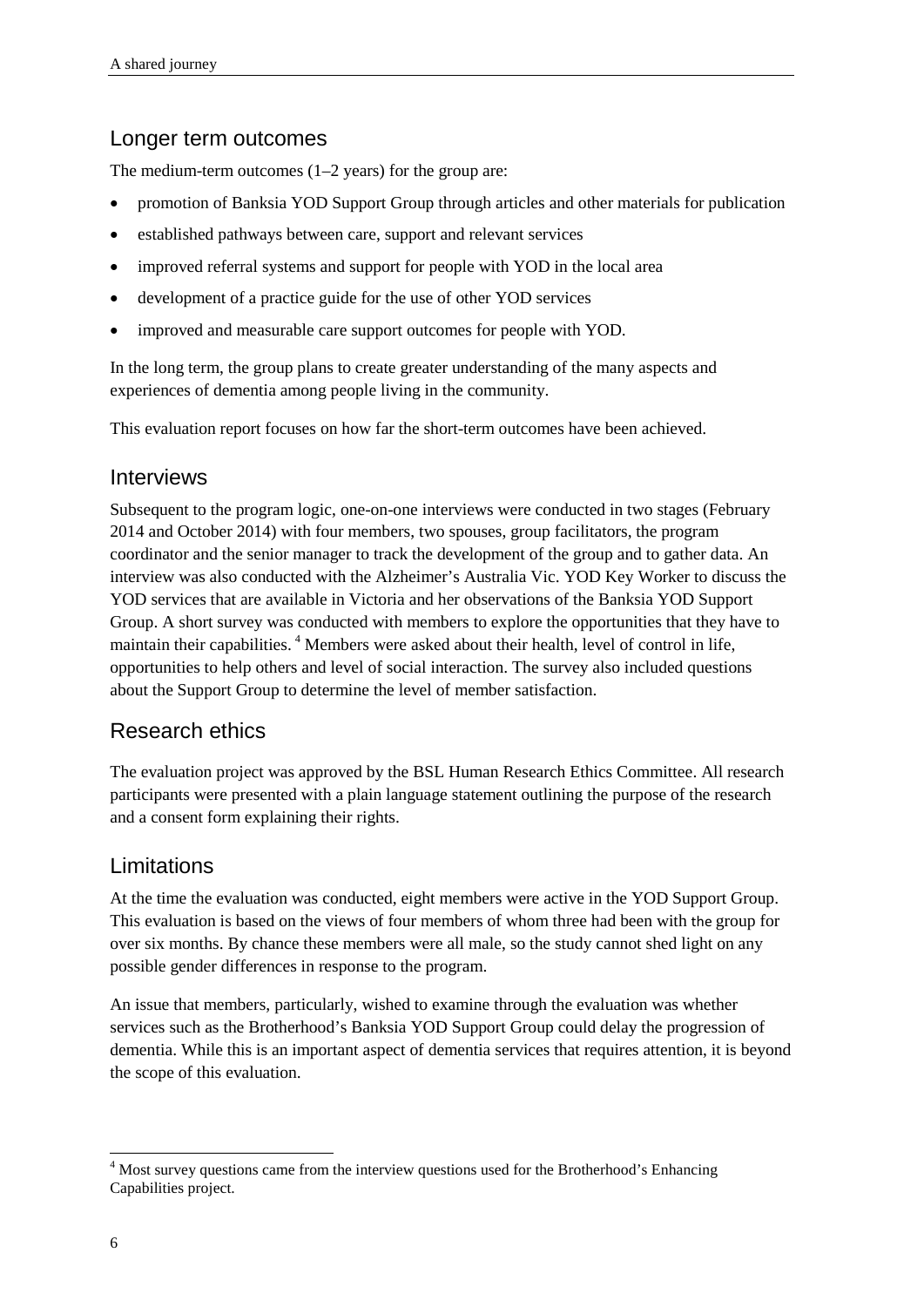# <span id="page-16-0"></span>**3 The Brotherhood's Banksia YOD Support Group**

Central to the YOD Support Group was the recognition that there was a lack of services specifically for people with younger onset dementia. People living with YOD are a relatively small group and are often overlooked by service providers. As a consequence, most people with YOD are either absorbed into dementia programs developed for older adults or fall through the cracks of the service system. Equally important for the creators of this pilot project was the recognition that people with YOD have a distinct set of needs, challenges and experiences due to their stage in life. Moving away from the conventional roles of professional service delivery, the Brotherhood's YOD Group recognises members as individuals with expert knowledge to offer stemming from their personal experiences of dementia.

The YOD Support Group meets once a week from 9 am to 3 pm at the Banksia Day and Respite Centre in Frankston. Activities and outings to date have included gardening, fishing, excursions (a visit to a motor show, walks) painting and producing a short movie about YOD (DVD project). These take place both on site and outside the Centre to accommodate the interests of all members. The group facilitators also work directly with members to support their personal goals. Members choose activities and outings by group consensus.

#### **Members**

At the time the evaluation was conducted, eight members (five men and two women, all aged 55– 64 years and living within reach of Frankston) were participating in the Support Group. Most were living with their partners/spouses.

Six members had been diagnosed with Alzheimer's disease and the remaining two were unable to specify their type of dementia. Members had received their diagnosis between 2008 and 2014, and the average age at diagnosis was 56 years. Members represented stages of dementia from early to 'early late'<sup>[5](#page-15-0)</sup>. Of the eight members, two had been in the group since its beginning, two for over six months, and the remaining members for less than six months.

Two of the group members also participate at the Men's Shed in Carrum Downs and another member in the outings program at Brotherhood's Nexus Community and Respite Disability Services.

Although the group had started slowly with just two members, it had grown to eight by late 2014. This increase was due to staff liaison with external services. The group receives referrals from the Cognitive, Dementia and Memory Service (CADAMS), AAV YOD Key Worker Program and Commonwealth Respite and Carelink Centre in the Eastern region.

During the year a couple of members with more advanced dementia had dropped out of the group after a short period: one moved into permanent care and the other was introduced to the Banksia Centre's dementia day program after staff noticed that she became anxious during group activities.

## **Staff**

The group is supported by two facilitators and is overseen by a program coordinator and the senior manager of the Banksia Day & Respite Centre, which delivers a range of dementia care programs including overnight respite and in home support services. Both group facilitators have extensive

<span id="page-16-1"></span><sup>5</sup> A staff member used the term 'early late' stage to describe the onset of the third, advanced, stage of dementia.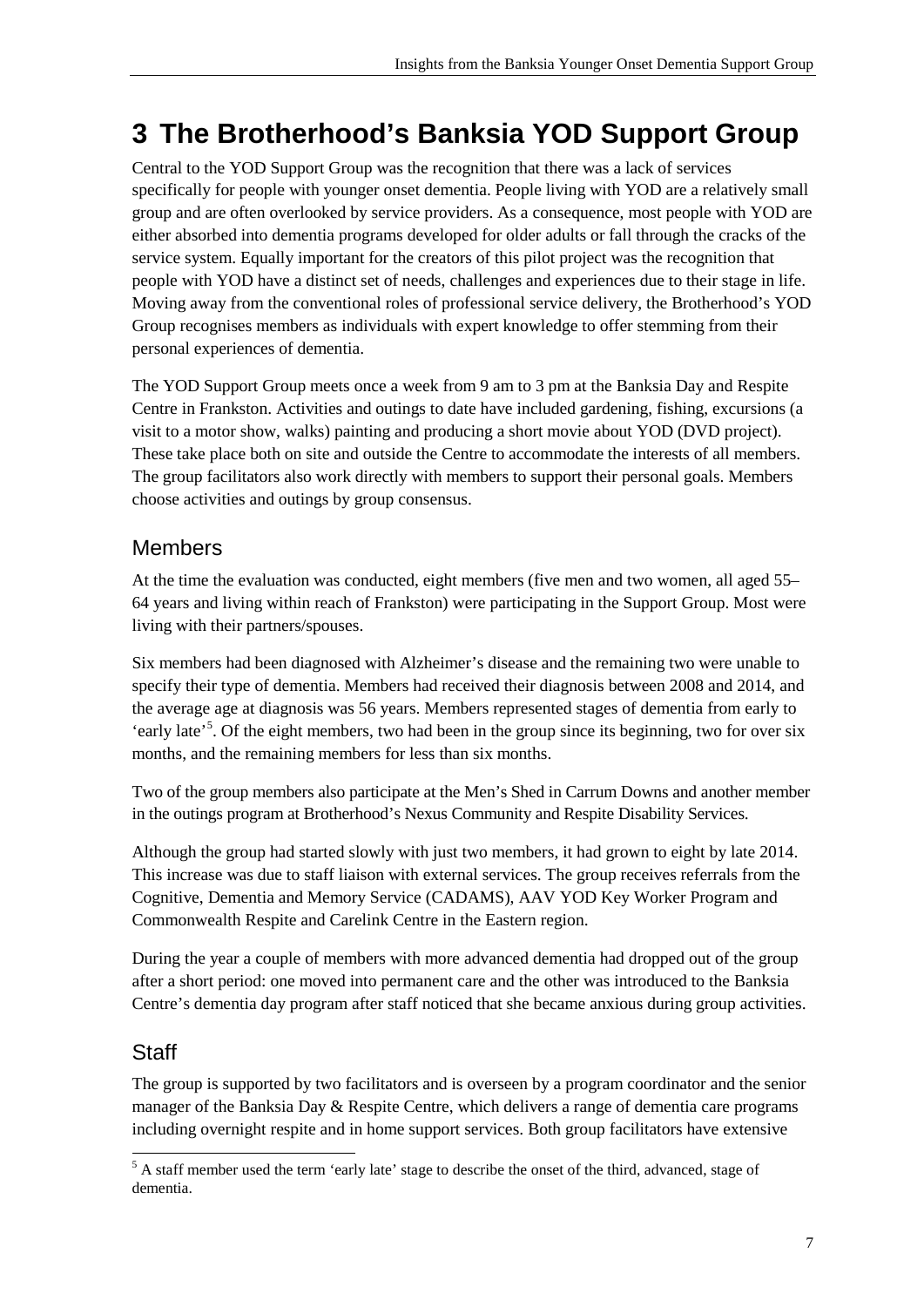experience in providing dementia care. They are employed part-time and work with other dementia day and respite programs at the Banksia Centre as well as in the community.

## Principles underlying the model

The Brotherhood's YOD Support Group is governed by three principles. Firstly, it is modelled on the Capability Approach of Nobel Prize–winning economist Amartya Sen. At its core is the principle of enabling members to maintain their capabilities to live a life that they have reason to value. Secondly, the group is based on the concept of co-production, which 'emphasises that people are not passive recipients of services but have assets and expertise which can help improve services' (Needham & Carr 2009). From its very beginning, the group was shaped by the input provided by its members; it was also envisaged that members would be actively involved in its future development. Thirdly, it follows the HACC Active Service model, which is built on the notion that services should work in partnership with the service user to provide holistic care and support to help them gain the highest level of independence so as to continue living in the community (Department of Health 2014).

## A model based on the Capability Approach

The Capability Approach was originated by Amartya Sen, Nobel prize–winning economist, as a way of better understanding how to recognise and address disadvantage. According to Sen, capabilities are the opportunities a person has to live a life they have reason to value and to choose to be and to do what makes their life worthwhile and meaningful.

The Capability Approach has four key elements (see table):

| Opportunity | to be and do what you value                   |
|-------------|-----------------------------------------------|
| Choice      | to have multiple opportunities to choose from |
| Freedom     | to live in an enabling environment            |
| Agency      | to decide what's best for you                 |

**Table 3.1 Key elements of the Capability Approach**

Source: BSL Retirement and Ageing Division 2014 (unpub.), Practice guide: The Enhancing Capabilities Approach for working with older adults.

Sen does not specify what the most important capabilities are, but argues that they depend on culture and context; however he warns against what he terms 'adaptive choices', which people may settle for because they see no other possible opportunity or think they are not worthy of better (Nussbaum 2011).

The Brotherhood of St Laurence Retirement and Ageing Division has chosen the philosophy and principles of the Capability Approach to establish the 'Enhancing Capabilities model' and training program for all staff (see Figure 3.1).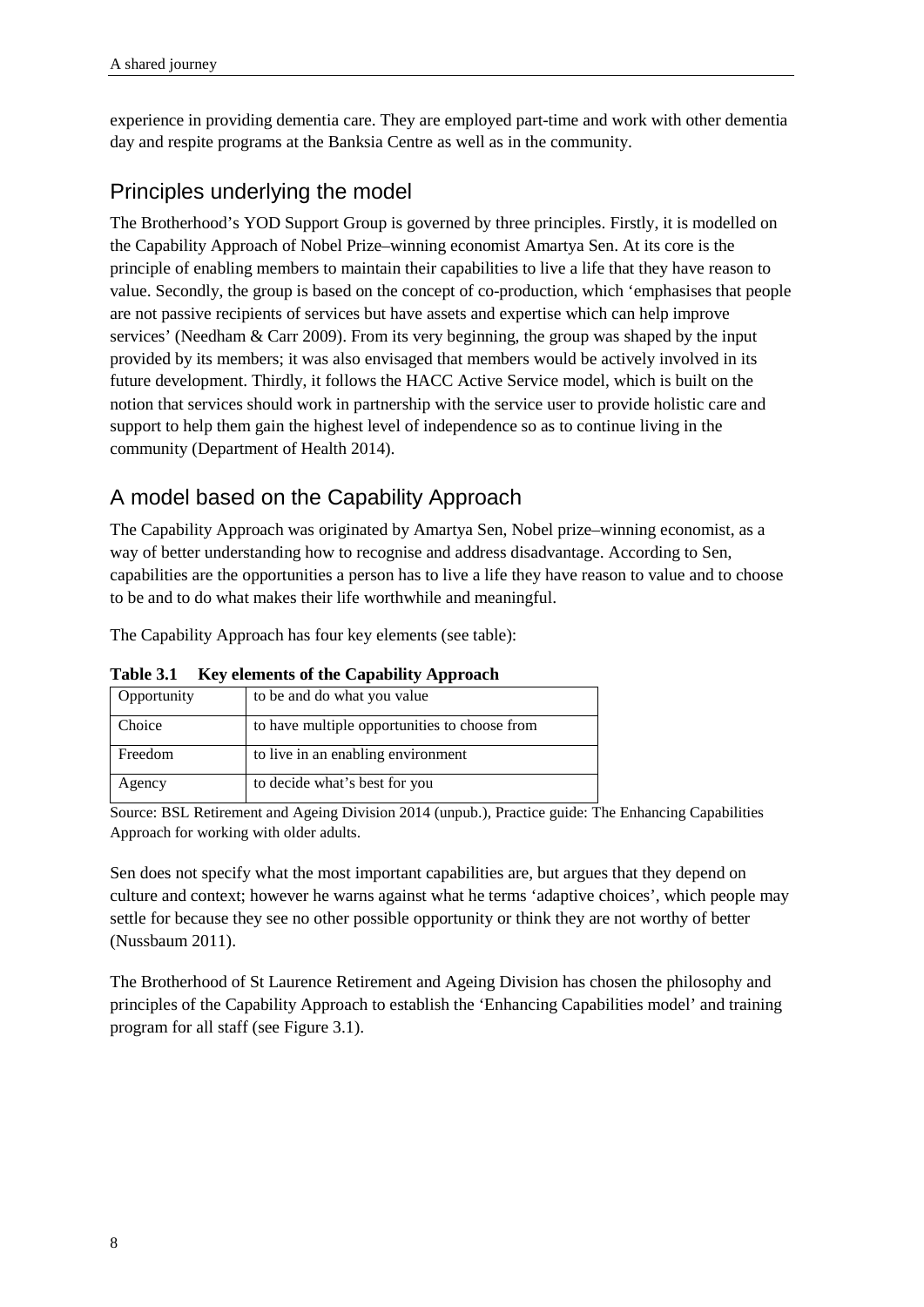



Source: BSL Retirement and Ageing Division 2014 (unpub.), Practice guide: The Enhancing Capabilities Approach for working with older adults.

At the heart of the YOD Support Group is its emphasis on enabling and enhancing the capabilities that are valued by people living with younger onset dementia. One application of the Capability Approach is the use of 'Who am I?' cards, a set of pictorial cards designed by one of the group facilitators to discover the skills and interests of members, what they valued in the past, and what they would like to be involved in now and in the future. The pictures encourage members to reminisce, reflect on what gives life meaning and what they value in their lives. Interests are often identified through members' life stories. Group facilitators work with each member to develop a 'My Plan' that explores the activities and options which they could take part in either within or outside the group and which would help them achieve their personal goals and aspirations.

## Co-production

The YOD Support Group is also grounded in the concept of co-production, which calls for 'active involvement and decision-making by the person using the service' and 'outcomes [that] are achieved through person-centred relationships on the frontline rather than mechanised servicecentred delivery' (Needham & Carr 2009, p. 3). For co-production to be effective, both providers and service users need to be empowered; they should be open to sharing power, resources, partnerships, and be open to the risks and possibilities of this transformative process (Needham & Carr 2009). Group members initiate, plan and organise activities and projects that bring meaning to their lives. Most importantly, members are able to steer the group towards fulfilling their goals.

The Victorian HACC Active Service model was influenced by service delivery models found in England, New Zealand and Western Australia. It is centred on the provision of care and uses a combination of approaches (restorative care, family and person-centred care, active ageing). It supports service users to maintain their independence, improve physical and mental health and make their own care decisions (DHS 2008).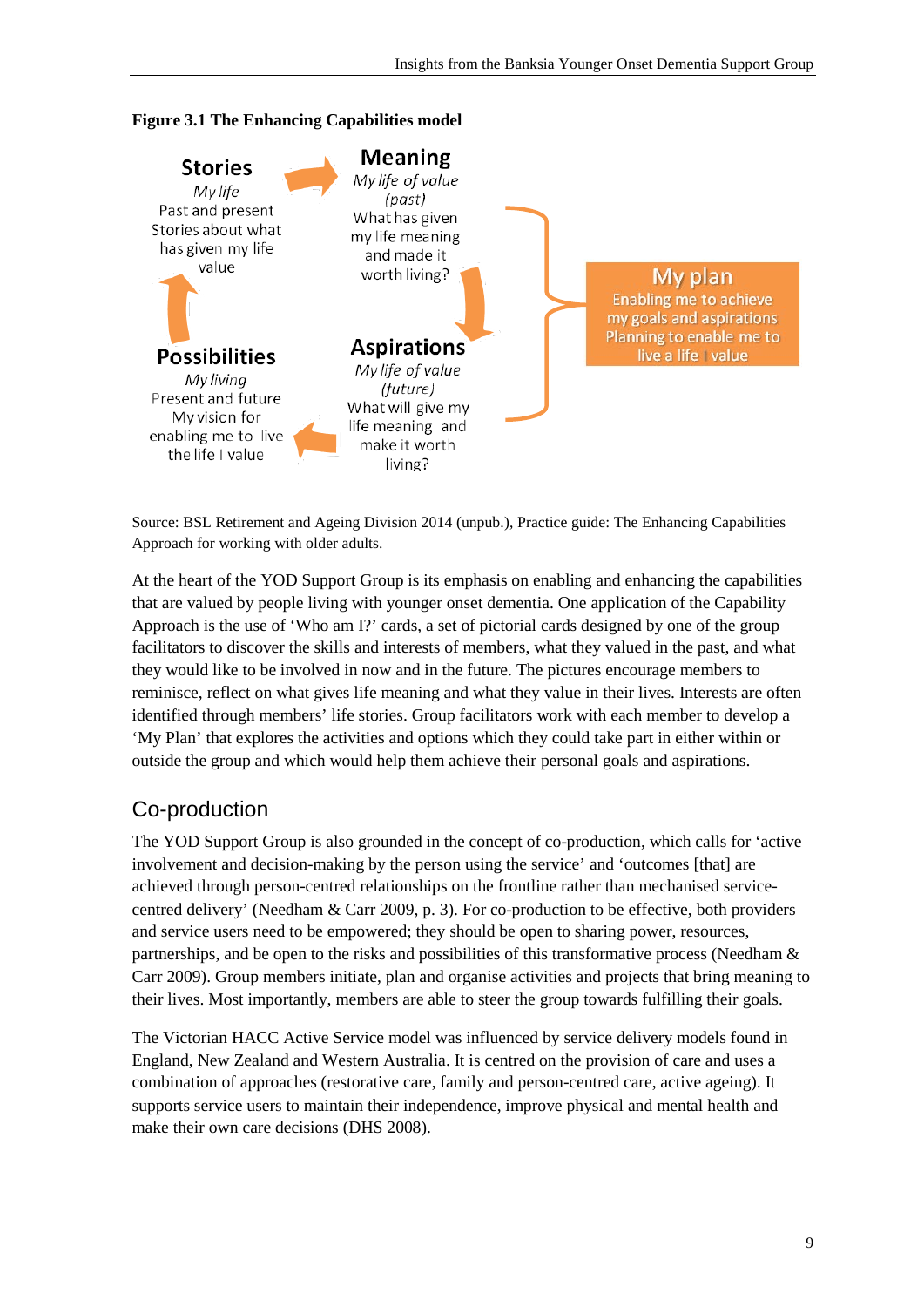# <span id="page-19-0"></span>**4 Findings**

This section presents members' perspectives on the YOD Support Group, complemented by input from spouses, staff and the AAV YOD Worker. The findings are based on information gathered during interviews.

## <span id="page-19-1"></span>A sense of ownership and belonging

Members claimed the YOD Support Group as a space to call their own. This sense of ownership is reinforced through the activities that they themselves direct, such as the garden project at the Banksia Centre which involved creating flower beds, installing a water fountain and growing vegetables to be used in the kitchen. The garden has been a very important project to which all members have devoted much time and effort. Many of the flower pots, materials for the vegetable beds and the water fountain were sourced by members with help from staff, as 62-year-old  $Richard<sup>6</sup> explained:$  $Richard<sup>6</sup> explained:$  $Richard<sup>6</sup> explained:$ 

We go out, we go to different places and we source you know the right sort of materials to put in the dirt, get it right, make it flourish

Members have reached out to the community to gather support, for example by creating new links with the Community Liaison Officer from the local Masters store. They have been able to capitalise on this relationship by seeking donations and discounted goods for their garden. Members also secured a baptismal font from a local church: it is now used as a water fountain in the garden. Through these activities, the Support Group has opened up opportunities for members to increase and exchange their social capital with the local community in Frankston.

This sense of ownership was underlined by a staff member:

[A member] organised his trailer to bring, get the water feature over here. So that was all done within the group. And the water feature actually turned out to be a recycled ... baptismal font from a church. So they actually then also spoke to the minister to ask if they could use this baptismal font ... then they told the minister about the group and what they are trying to do.

Activities also extended outside the group, as Carol, a carer and spouse, reported:

He had some seeds at home and because he hasn't really got time to do them here, he's made like a little lean-to with the help of my son-in-law and put them in some soil and got them starting and growing to be able to bring them here.

Members' feeling of connection with the physical environment has contributed to their sense of ownership and belonging. The Support Group was initially set up in a community house, which staff considered to be a more 'home-like' environment for members. Interestingly, over time, members preferred to base themselves in the Banksia Centre. It appears that the physical environment at the Banksia Centre offered more scope for creative activities both in the garden and indoors.

As the AAV YOD Key Worker mentioned, this sense of ownership is displayed by one of the members describing the group as 'his' Support Group. This indicates a degree of attachment, emotional connection and belonging that is associated with feelings of ownership.

<sup>&</sup>lt;sup>6</sup> Names used in this report are not the members' real names.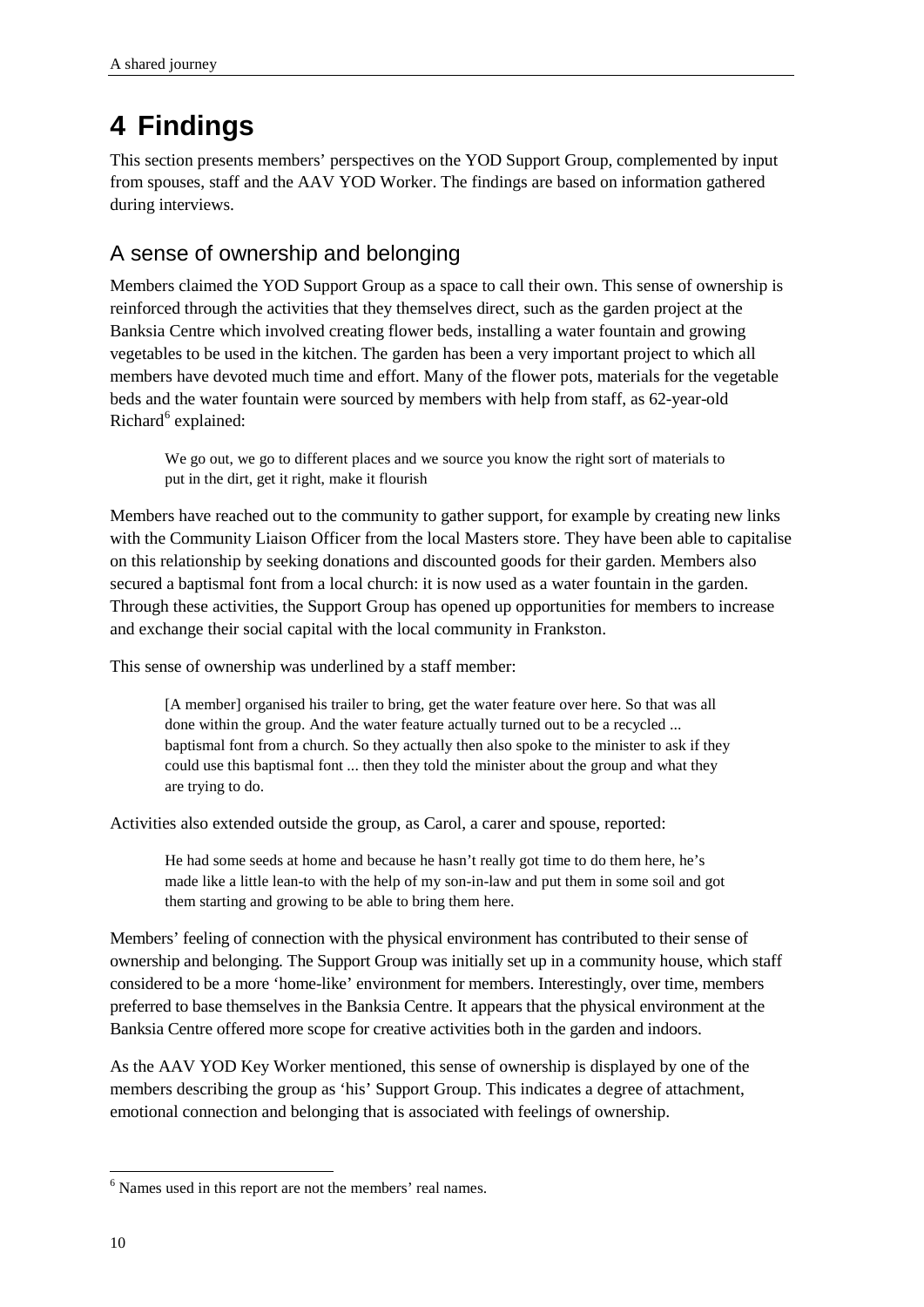## <span id="page-20-0"></span>A place of hope

I think that hope that burns so brightly at the core of the group. It's almost like this flame, if you would like to say, of inspiration and 'We are here, we are together and we are, you know, going to make it, we are going to learn what it's like together'. (Staff member)

Hope and self-determination resonate through all the conversations between members. It has been observed that hope can be triggered in the face of uncertain and stressful situations in life and hope can also 'act as an energising and motivating influence on a person' (Wolverson, Clarke & Moniz-Cook 2010, p. 451). In the Support Group, hope can be seen in many forms: hopes of maintaining independence and personal dignity in the midst of changes, and hopes for the future (see Richard's story). The activities that members choose to take up have a very personal dimension. Members remain hopeful that being engaged in activities that require mental exercise and stimulation will play some part in delaying the progression of dementia. They are determined that being active and having social interaction can be beneficial for their mental wellbeing. In this regard, the DVD project has been interactive and mentally stimulating. The short movie will bring together members' experiences of diagnosis and living with dementia. The script is being written by members and the movie produced by students at the Mount Eliza Secondary College. Members are hoping to produce a longer version to distribute to the general public. When Richard was asked about the importance of the DVD, he replied that 'It makes you use your brain'. For him 'keeping himself busy and happy' is crucial and a diagnosis of dementia is not the end.

#### **Richard**

Richard, now aged 62, had a distinguished career in protective services, starting at the age of 17 and rising to a high rank. Talking about his experience during diagnosis, Richard reflected on the pain he felt when he was informed that he had dementia. Richard explains that being told to give up driving was what 'hurt me more than the actual diagnosis'. He says: 'It should have been the diagnosis that worried me more. Just not having that ability to drive a car around you know just hit me and I couldn't think it through'.

Driving, for Richard, represented independence, which he has now learnt to maintain by having an active life. He loves golf and continues to play with his friends. He retains a strong sense of self-determination and hope. For him 'the only weapon' he has against dementia is 'his positivity'. For Richard being independent and maintaining his personal dignity in the face of the disease is crucial. He is hopeful that the activities that he engages in at the YOD Support Group will contribute to delaying the progression of dementia.

Looking back, he recalls many encounters with people with dementia during his days in protective services:

If you had asked me even two years ago what does it mean to have dementia, I couldn't have told you. And I have dealt with people with dementia in my former career and I would have said 'people who had lost it'.

He knows now that 'It's not the end of the world to have dementia'. There is a clear shift from Richard's previous views on dementia which he associated with 'people just sitting in dressing gowns' in 'gloomy looking nursing homes'. The YOD Support Group influenced him to be 'more positive about things and accepting that I have got the condition but also learning that I can still do things'. He comments:

This support group has been the most important thing. I don't know how I would survive without one. It's the best day of the week for me. Just that one day of the week is worth the whole week.

Richard now has a new outlook on dementia. The message he would like to spread to others living with dementia is that 'really in the end, it's going to be about hope'.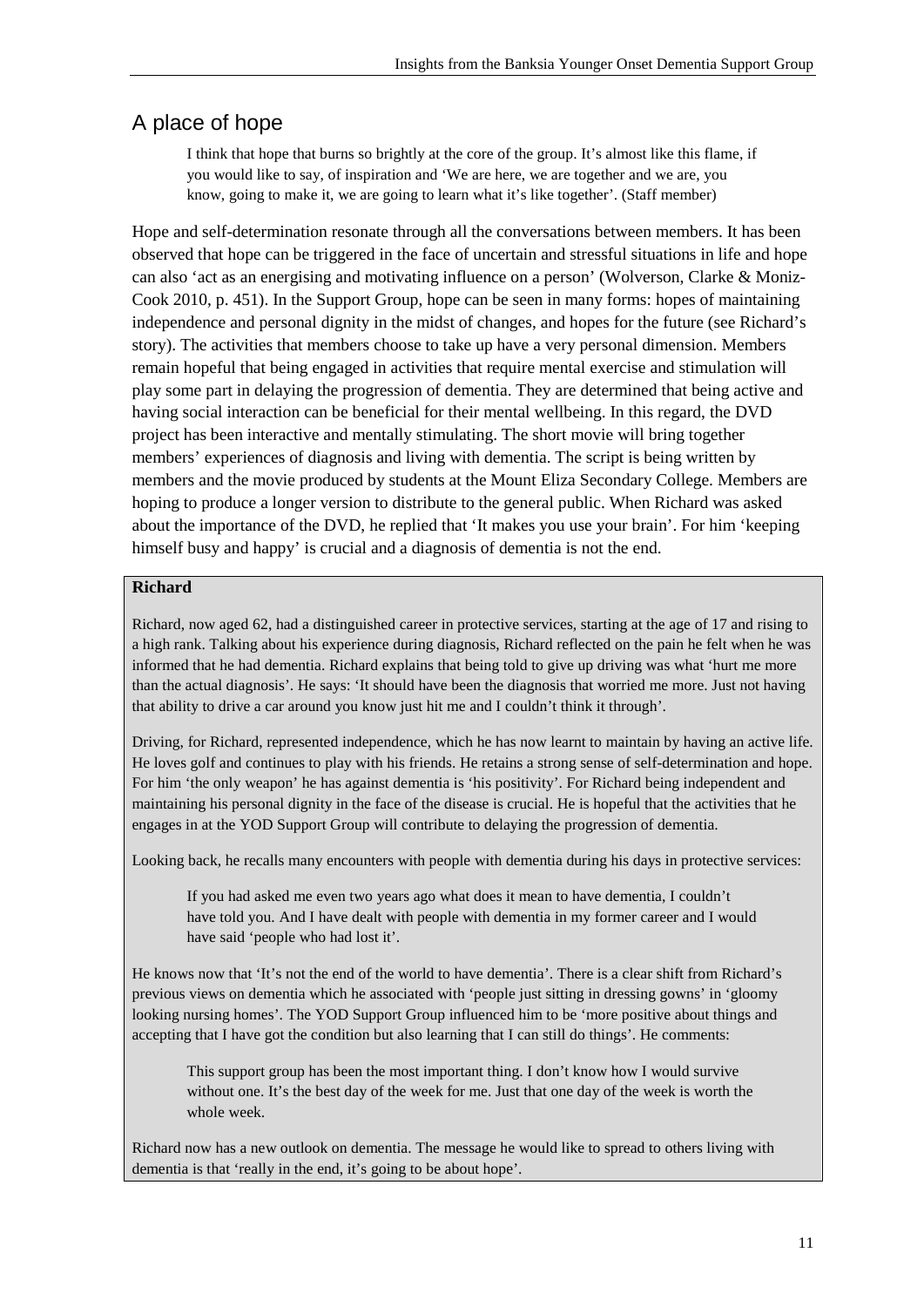Christine Bryden, who has lived with YOD and is an ardent advocate for others, was invited by members after they had watched a documentary about her on national television. Christine's visit was a deeply emotional affair for members because she is a source of inspiration and hope. Members regarded her visit as an opportunity to learn about coping and responding to changes related to dementia and to draw on her lessons of living with dementia.

Hope is not solely about the immediate present. Hope can also be 'a strong emotional longing directed towards something that is valued or important' (Wolverson, Clarke & Moniz-Cook 2010, p. 451) as seen in John's experience (see panel).

#### **John**

Before his diagnosis of dementia, John owned a lucrative advertising business and spent most of his time travelling in Australia and producing advertising campaigns for high-profile clients. He recalls the satisfaction he felt after a successful campaign launch, and how clients would send him expensive boxes of wine or organise a helicopter ride to the Melbourne Cup Day to show their appreciation. John now associates this same level of satisfaction with making toys out of wood. He said that 'there is a satisfaction in seeing the kids with the toys ... the kids love it and it's helping me.' John is filled with delight as he explains that he made toys last Christmas and has started on around fifty toys for this Christmas.

John then slips into his past, to the days when his son was growing up.. He speaks fondly about a wooden crocodile that he made for the boy. He describes how much the crocodile meant to his son and that he would refuse to go anywhere without it. With a smile across his face, John tells how his son referred to the crocodile affectionately as 'crocodilly'. This is a significant memory from John's past, and resonates with his future aspirations. John often says that his biggest concern is not being able to know his prospective grandchildren and to have a place in their lives. Making toys for children is associated with this deep desire. John hopes to realise this very personal aspiration by finding a way to pass on his life stories and memories to his grandchildren. He remains hopeful that this can be achieved through the help of others in the group.

## <span id="page-21-0"></span>Maintaining a level of continuity

A person with YOD struggles with the ongoing transitions which can cause complexities in personal and social spheres. Being part of the YOD Support Group has helped members to maintain a level of continuity with their life before diagnosis, by having a routine, having a space to be who they are and engaging in activities and interests that define them. Tom (61 years) for example, is outgoing and enjoys cracking a joke and being around people:

I've never been one of those people [who] walk into a party that drink and sit there in a corner. I talk to people.

His wife Carol described him as 'still young and a man who has always been fit, very, very fit and very active' and as a person 'who had a strong work ethic, who was hands-on and liked having a routine'. After his diagnosis of dementia, she recalled how 'It is his whole life that's changed'. Tom remembered those early days:

I get up one day. What am I going to do today? I couldn't do anything. You get out of bed, you have a shower, put a pair of shorts on, sit outside in the shade. That was it. Apart from when she took me to the doctors or the hospital, I sat there in that unit 24/7.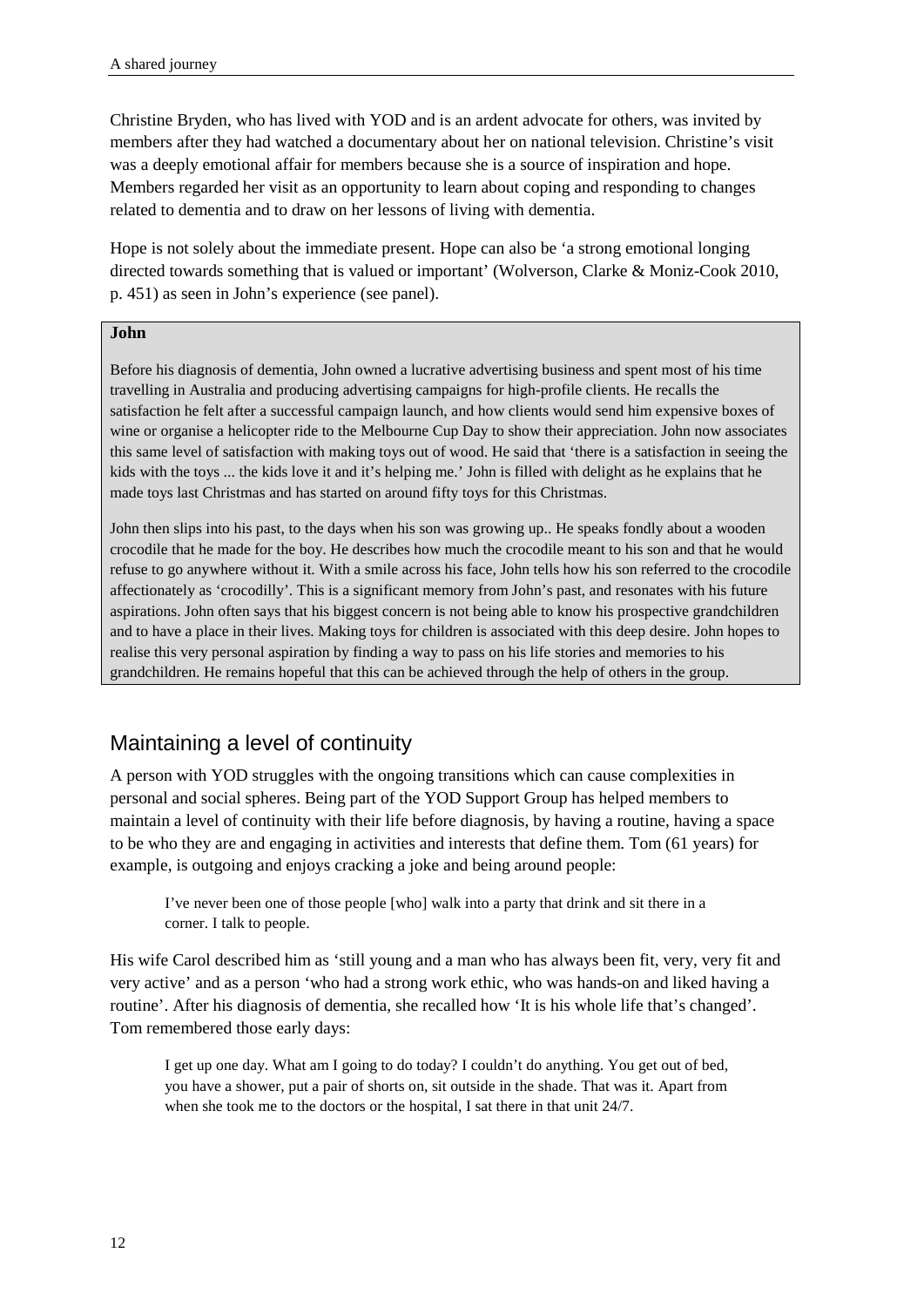Those days are long gone. Tom said: 'I enjoy coming here ... It works. It makes it more like I'm going to work again'. The Support Group is also a space where he can be himself and pursue his interests in gardening and fishing.

John (now aged 64 years) had a similar experience in his early days. His wife Rachel explained that the diagnosis of dementia forced John into early retirement; but with the support of the group, John is pursuing woodwork and painting which give him 'something of interest to occupy him'. Rachel said that John (64 years) has always had a strong work ethic and therefore, 'knowing his routine' was important for him.

#### <span id="page-22-0"></span>Meaning and enjoyment derived from activities

We assist you with the things that you can't do so that you are able to do what it is that interests you. (Staff member C)

Activities in the group have multiple aspects such as maintaining existing skills and discovering new skills, utilising and exchanging knowledge, skills and expertise and enabling socialisation A staff member commented that the group 'unfolds very nicely each week and keeps them tuned by stretching their capacity and their abilities'. In addition, members have been able to fulfil their personal and group goals. Each member chooses activities that match their interests and personal goals, such as the garden and the DVD project.

The garden has been a project that Tom holds dear to his heart: It has enabled him to relish some childhood memories:

Coming here I could put [to use] some of the good things [from] my childhood like doing the garden ... I used to do the gardening to help my father as a child.

The garden has also brought back good memories for Frank (56 years). He recalled 'Me cousin and I used to do the gardening together'.

For others, the group offers the opportunity to engage in activities that they would otherwise not have undertaken:

That's what I have found with the support group. It's a place that I can go to where there is activity and do things I normally don't do on my own. (Richard)

While some members said that they hadn't had much previous experience in gardening, they agreed that they have enjoyed it. Some have also been able to maintain their skills such as woodwork and others have developed new interests such as painting.

Some of the activities also represent a collective goal. There is a shared understanding among members that their participation in the group enables them to help others. As Tom expressed it regarding the garden, 'The satisfaction of what we've created here as to what it was ... [It's] nicer when people start appreciating it'. Members get a sense of fulfilment from knowing that they can still make a positive contribution to others. The garden, in this respect, is of value to members as it can be enjoyed by others who visit the Banksia Centre. The DVD project, on the other hand, provides members with an opportunity to offer insight from their personal experiences of dementia, while extending empathy and hope to others with YOD.

Although at the outset the YOD Support Group resembled a regular planned activities group program, the activities initiated by members are laden with purpose as they are aligned with their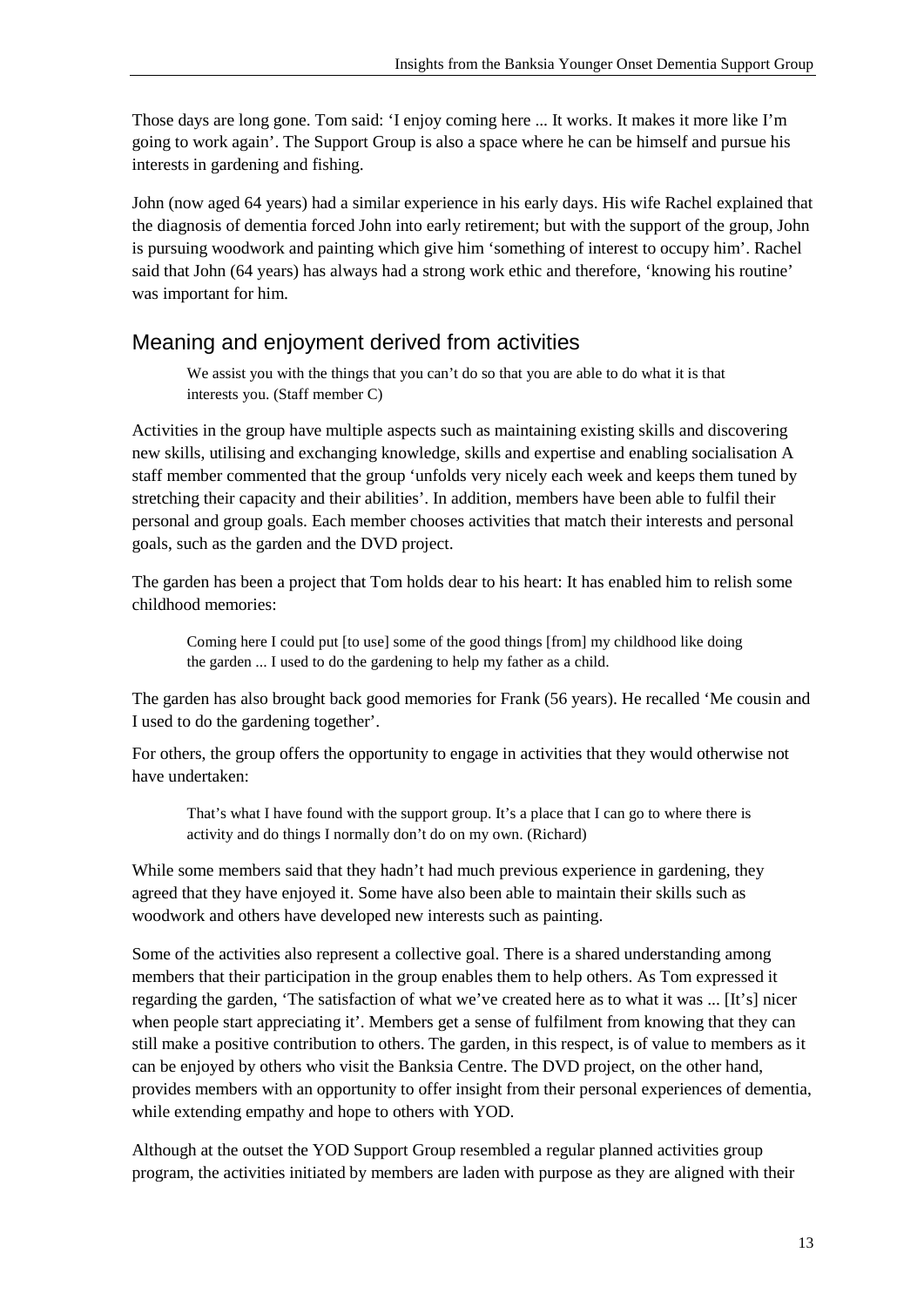goals and aspirations. As John summed up, the group for him is 'more than going out for a hamburger for lunch'.

#### <span id="page-23-0"></span>Strong bond between group facilitators and members

A feature of the YOD Support Group is the strong bond that has developed between group facilitators and members. Part of the group's success is due to the commitment and enthusiasm of facilitators. The facilitators play a crucial role in influencing the culture, morale and the social environment; and they can influence the ways that service users perceive and engage with the group. As one staff member emphasised, supportive staff are a key to bringing out 'the best in a person'. Facilitators have made members feel welcome, understanding each person and ensuring they have the freedom to initiate, plan and organise activities. As the AAV YOD Key Worker observed, facilitators have been 'supportive and allowed people to enter the group under their own terms'.

Interestingly, there seems to be a collective attitude which has enriched the experience of the group. Members consider facilitators as partners rather than being 'the dictatorial type of people'. 'There is no us and them' is how John described the relationship between facilitators and members. One facilitator said that 'We genuinely get to know people as individuals' and explained that 'I don't tend to make decisions about what goes on during the day without chatting with the guys first and taking their opinions'.

The other facilitator reiterated the importance of members having the right and responsibility to 'make their own decisions' and have control within the group. Richard described the role of facilitators:

They are just a guidance about what we need to do. It is more along the lines of how we are, what sort of things do you think you would like to do. They open the channels for discussion and thinking things through.

Facilitators have found their relationships with members equally rewarding. One staff member reported that working together with members in various projects has led him to learn new skills such as gardening. At an emotional level, staff have also been moved and inspired by the courage and perseverance that members have displayed. This is reflected in a conversation at the Centre: when John told a staff member that Christine Bryden inspires him, her reply was 'You inspire me'. Support staff appear to have a natural ability to develop relationships with members while bringing their own personalities into the group. While one staff member is encouraging, empathetic, attentive, other brings 'energy and spark'. They are also committed and caring towards members and have proved to be a good fit.

## <span id="page-23-1"></span>A shared journey in a supportive environment

The common challenge of living with dementia has led to a collective identity that has been formed 'organically' and gradually among members. Members have also developed friendship, cohesion and trust in a safe and supportive environment:

Everyone seems to have that sort of trust. Okay, we are all in it together. (Tom)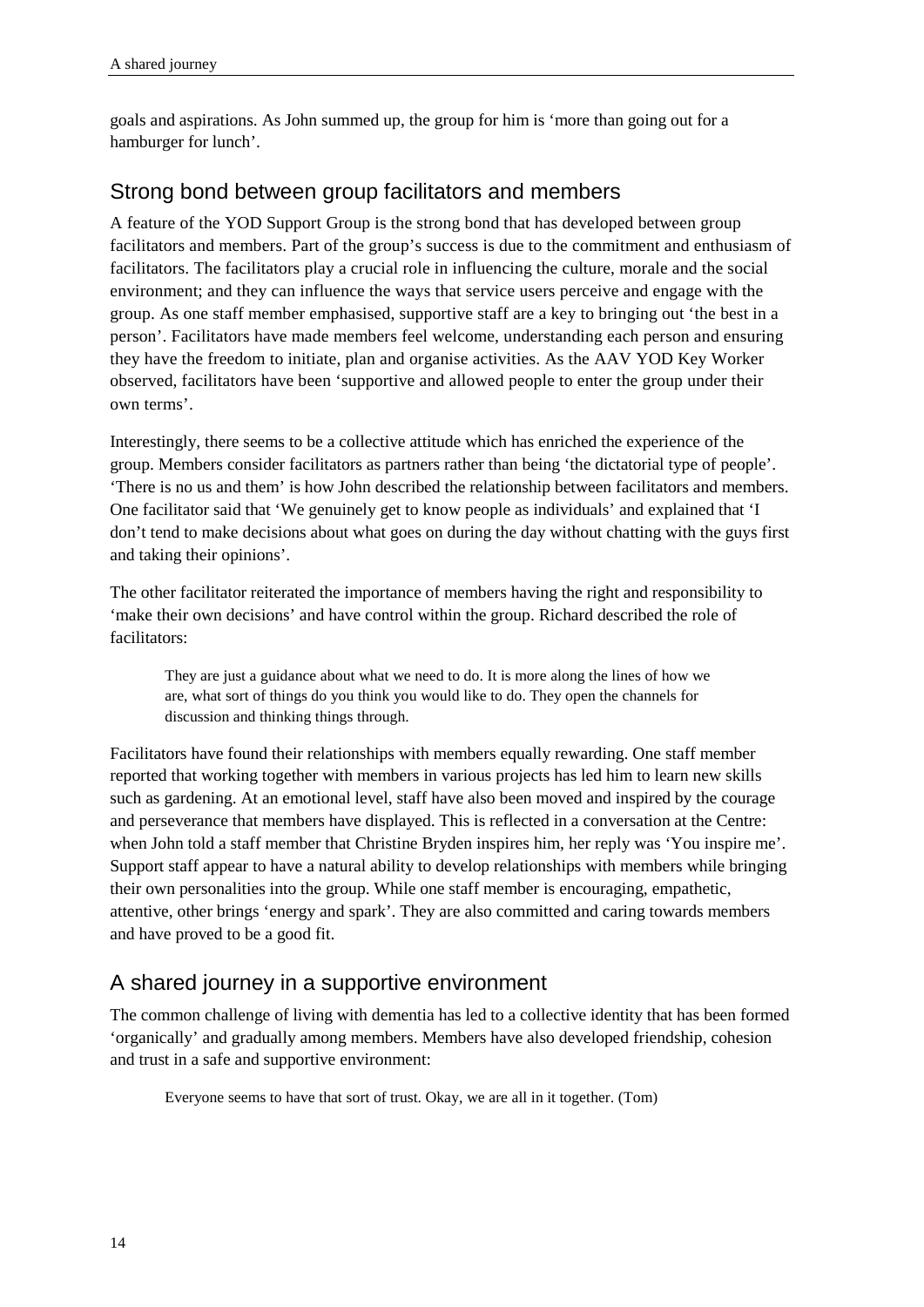One staff member observed that the development of cohesion and trust within the group is:

particularly an exciting aspect that appeared very naturally. I think it's just the way that the environment has been created. I think it just almost fell in to that kind of more support group type thing.

Another staff member believes that this collective spirit originates in members being ' strong in their vulnerability and sharing it, and that's what is different about this group'. She believes that it is the 'emotional soul of the group that makes the difference'.

Members themselves identified the emotional benefits of being part of the group.

being a small group, we all get along quite well. I've noticed that the group as a group tend to be very supportive. If you are wandering around the road a little bit and not quite sure what's going on, someone in that group will find you and bring you back. It seems to work that way. (John)

That's what I like about everybody out there. They are all caring. They can see things through different windows. (Tom)

Richard explained that 'We do talk about our worries and anything that might be changing in ourselves. We don't do it in a formal sense'. Mutual support is fostered through the relationships between members. These relationships have also flourished outside the group, as Richard noted:

....when he [John] was still driving he would drive me up to the railway station at the end of the day. Now we walk up together at the end of the day and we probably talk more about personal things at that point rather than sitting around here because we do tend to have activities going most of the time.

Richard explained how his personal experience of being told to give up driving had enabled him to provide emotional support to John: 'He's just recently stopped driving his motor car so I guess he took a sort of lead out of what I've done'.

One of the staff noted that members have much to share with each other:

The one thing they lack in their lives is to be able to talk to people who really know what they are going through; and no doctor, no staff member, no family or friend or relative knows really what they are going through.

This is affirmed in Richard's comment:

One time of your life you really need people when you get a diagnosis of dementia ... but you are also with other people who are exactly in the same situation as yourself. The only difference between them and me is that they have partners.

#### <span id="page-24-0"></span>A chance to be heard

It has been noted that 'the first person voice of individuals with dementia has long been neglected' (van Gennip et al. 2014, p. 1). While YOD Support Group members have the opportunity to exchange their life stories and their experiences of dementia with staff and with each other, the group has also enabled members to share their subjective experiences, needs and aspirations with the general public through the DVD project.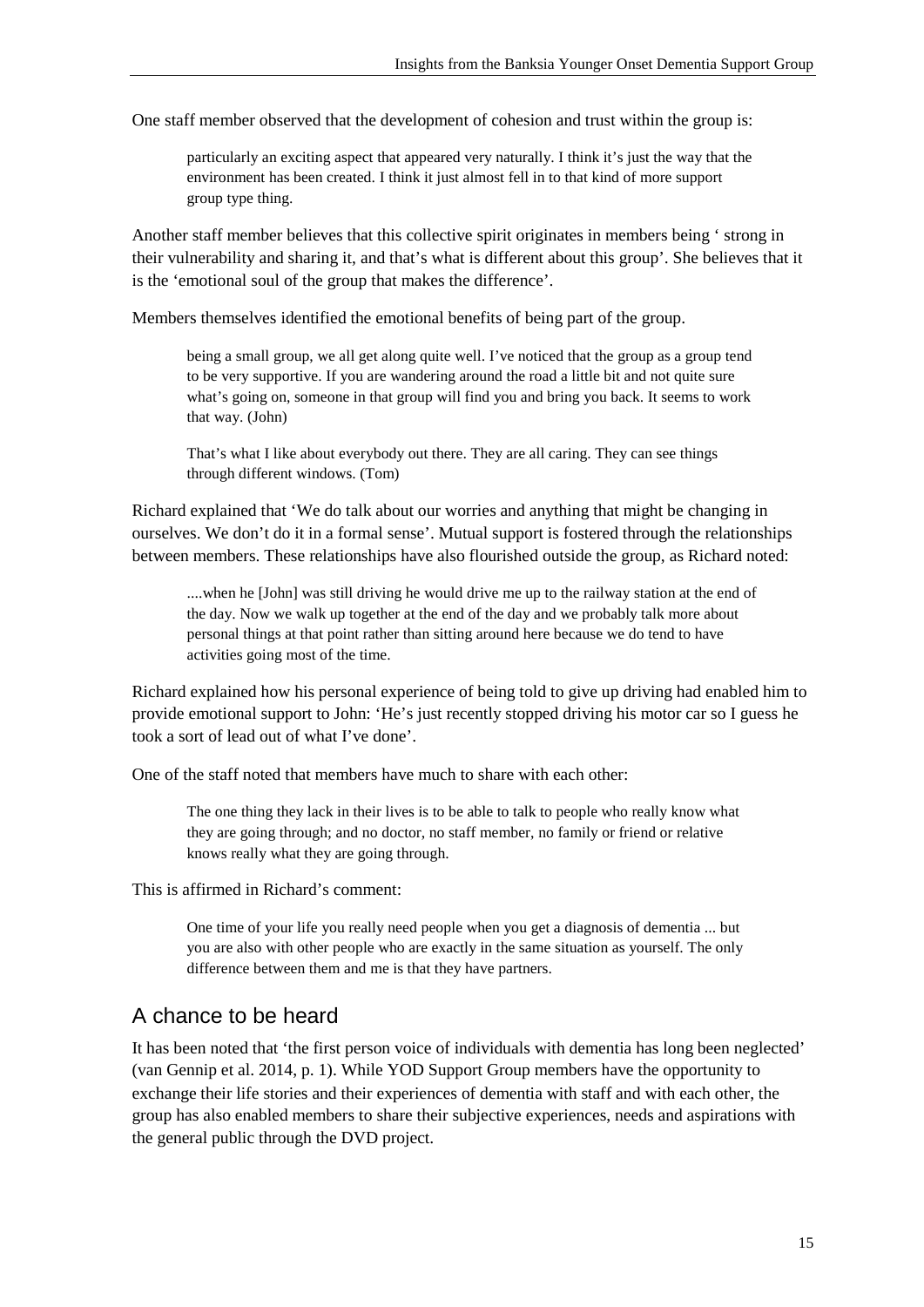The DVD project displays the importance of sharing the personal experiences of dementia in a space where members feel supported and included. Equally important to members is making people understand what younger onset dementia is, in order to remove the stigma associated with it. A staff member remembered asking if John would like to speak to the Peninsula Dementia Action Group; John replied: 'When people don't understand dementia I get so nervous and then I can't find my words. When I know that they understand dementia I can talk'.

In this respect, collaborating with students at Mount Eliza Secondary Collage to produce the DVD has been valuable, as members played an educative role:

even now the small interaction we have had with the kids, they have a far better understanding of dementia ... and if we can do that with the students, I think we have achieved an awful lot. They get an understanding, they talk to the parents ... so it sort of blends over. (John)

It is rare that people with dementia are given the opportunity to extend their perspectives and views because, for the most part, services are built on the perspectives of health professionals and family members (Harris 2004). However, as Tom said: 'The main thing I get from here is that everybody listens to everybody'. The active participation of members was highlighted by the AA YOD Worker. During her multiple visits to the group, she noticed that 'the participants are really very active in saying what they would like to be involved in' which she believes 'makes it a really well run group'.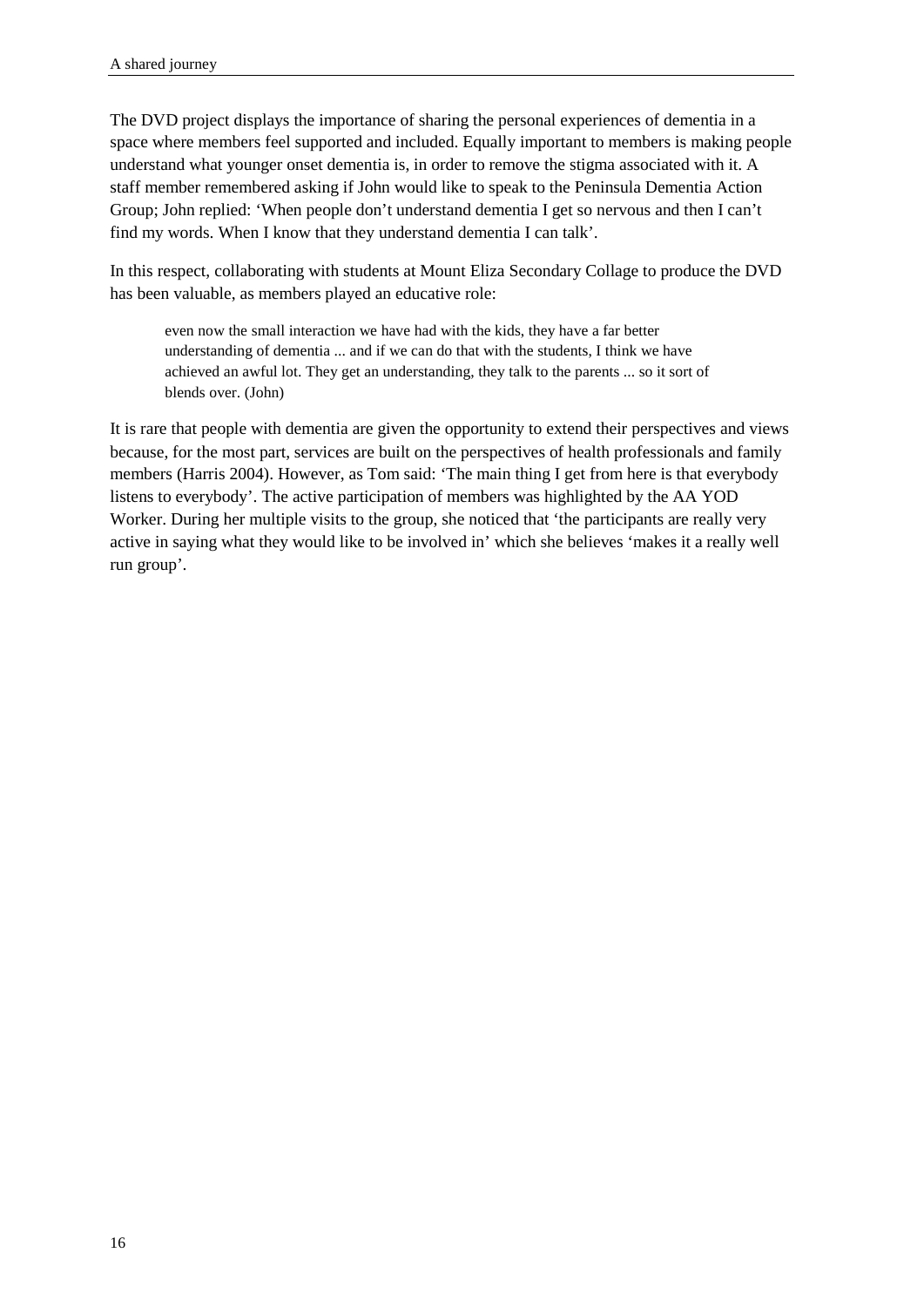# <span id="page-26-0"></span>**5 Discussion**

While the preceding section focused on the interviews with members and staff about the YOD Support Group, this section presents the insights about living with dementia which were gained from members and staff in the earlier visioning exercise and compares them with the literature about YOD. It then considers how these perspectives align with the key characteristics of best practice YOD services, and the strength of the YOD Support Group model.

## <span id="page-26-1"></span>Insights about living with dementia

At the visioning exercise which was conducted at an early stage of the program, members chose pictures which fitted their perspectives and what was meaningful in their lives. Tom selected a photograph of people in a hopeless and impoverished state, which appeared to reflect his feelings about the general lack of respect and support for people with YOD. Chaston (2010) documents feelings of loss and neglect among people with younger onset dementia. Alzheimer's Australia has produced a number of reports based on the subjective experiences of people with younger onset dementia, highlighting similar feelings of loss and neglect (Alzheimer's Australia 2003; Hodges et al. 2009). Persons with YOD report feelings of loss of selfhood (resulting from loss of purpose, meaning and relationships, activity and identity), loss of self-esteem (Roach et al.2009), loss of family and social roles (Wolverson, Clarke & Moniz-Cook 2010), and abandonment (Phinney, Chaudhury & O'conner 2007).

John chose a picture that represented his personal goal to see and enjoy his prospective grandchildren. His choice encompassed important effects of younger onset dementia: the impact on family relationships and the feelings of hopelessness and confusion resulting from an unexpected diagnosis. A diagnosis of dementia in a younger person is considered out of time or 'off-time' as it is unanticipated. Unlike a diagnosis at an older age, 'it is often more difficult to accept [it] in the midst of life' (Tindall & Manthorpe 1997, p. 241).

Research also reveals family and social relationships change in a unique way following the onset or diagnosis of dementia at an early age (Pipon-Young et al. 2012; Harris 2004). People with YOD often have different social relationships to those of older adults: they may still be raising a family, have dependent children or be caring for their ageing parents (Thompson 2011). Loss or change to a person's role within the family such as being the financial provider, a parent or a spouse can lead to a loss of sense of who they are and their identity (Bakker 2013). Many fear being considered a burden, losing autonomy and becoming increasingly reliant on family (Snyder 2007). Added to these stressors are the pre-existing relationship dynamics, strengths and vulnerabilities within families that can become heightened by a diagnosis of dementia and test the ability of a family to adjust to changing circumstances (Snyder 2007).

John's concern about his grandchildren is consistent with life-course theory which suggests that a person's life is marked by social events that are loosely related to age; an unexpected diagnosis of dementia disrupts this 'inbuilt social clock' (Tindall & Manthorpe 1997, p. 240) creating great distress among younger people with dementia since progression is more rapid (Kinney, Kart  $\&$ Reddecliff 2011).

Other social consequences of a diagnosis are workforce and retirement issues. At the onset of dementia many are still in employment (Alzheimer's Association 2006). Losing the ability to perform one's job can affect self-esteem and confidence; and over time, a person with YOD will be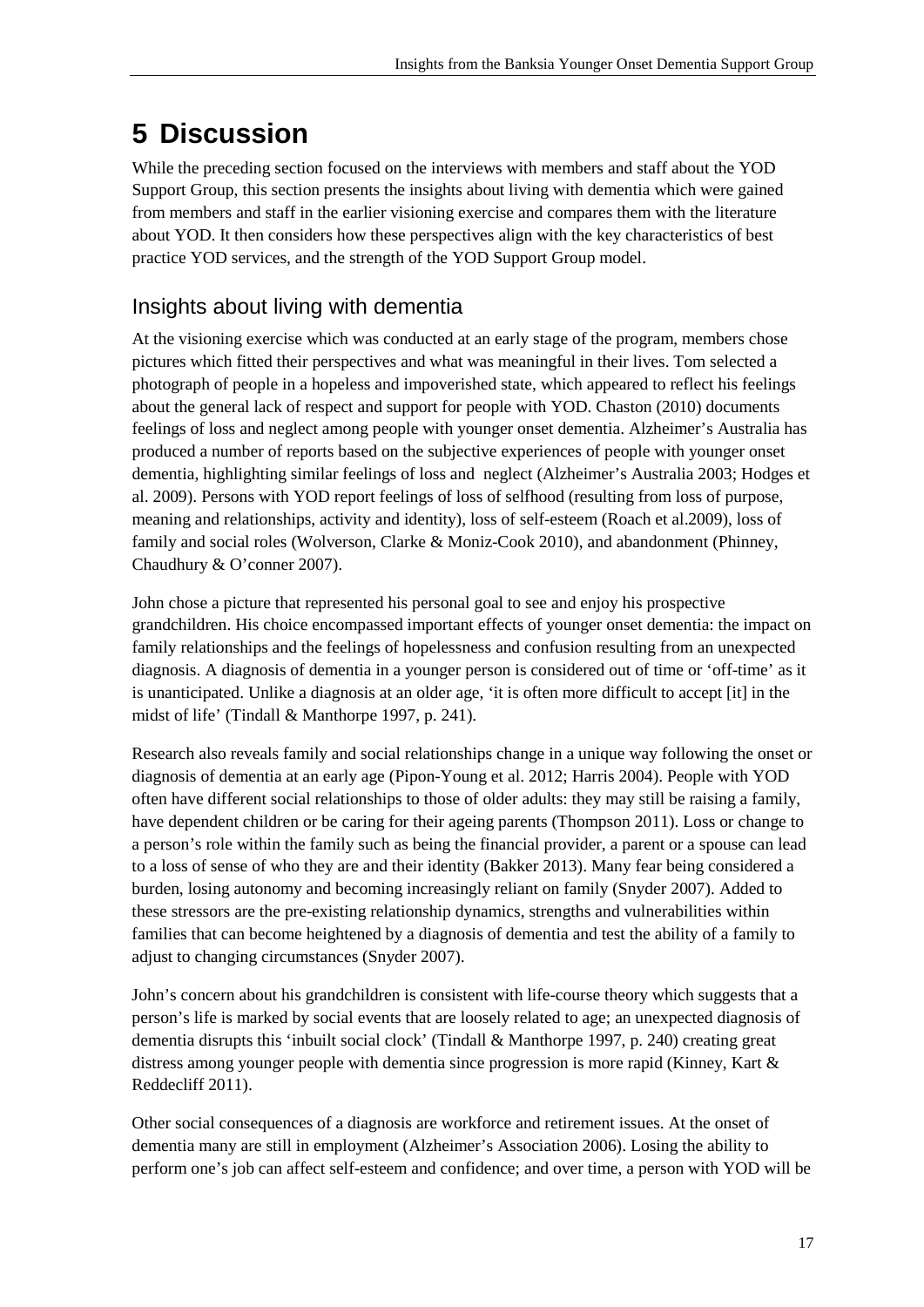forced to leave their job, resulting in a reduced income. Loss of employment can lead to a loss of the social contacts developed over the years, with subsequent boredom and a lack of meaningful occupation (Harris 2002), which, at the emotional level, leads to a loss of ability to give meaning to life (Bakker 2013) Losing social contacts leads to social isolation. Although feelings of isolation are expressed by people with dementia in general, for younger people the difference is the 'depth of isolation they feel and the feeling of being marginalised' (Harris 2002, p. 9).

As Kate Swaffer, a person living with dementia and a writer on YOD, explains, a diagnosis of dementia is usually followed immediately or soon after by a 'prescribed disengagement' of the person from the life they led before. She explains that it could have been different:

my employer would have assisted me to stay employed for as long as possible with the appropriate support for my disabilities and I would not have been given 'prescribed disengagement' from my pre-diagnosis life. (Swaffer 2014, p. 14).

As illustrated by members of the YOD Support Group during the visioning exercise, a diagnosis of dementia throws into doubt hopes and aspirations for the future. The diagnosis usually triggers early retirement (Harris 2002) and disrupts future plans and goals (Alzheimer's Australia 2007). For John, the diagnosis of dementia led him to sell his lucrative business, forced him into early retirement and curtailed his travel plans.

#### <span id="page-27-0"></span>Perspectives about services

Reflecting on the social consequences of dementia, members and staff commented on current services available for those with younger onset dementia. All of the visioning exercise participants, including the two members, pointed to the lack of specific support services. Many available services are designed for older adults and are located within the aged care sector (Tyson 2007); and access to appropriate care and support for younger people is extremely limited (Alzheimer's Australia 2013). The AAV YOD Key Worker confirmed that although Victoria is leading other states in terms of YOD-specific services, such services are still scarce. A limiting factor is that YOD falls under both the aged care sector (funded by the Commonwealth) and disability sector (funded by state governments) but is not completely covered by either (Thompson 2011). This division between state and federal responsibilities makes it difficult for people with YOD to fit into the service system (Standing Committee on Health & Ageing 2013).

There are significant challenges to people with YOD at all points of the care and support continuum, but particularly with regard to timely diagnosis, social support and participation. Moreover, the generalised support programs available do not cater for individual needs (Brown et al. 2012). As numerous studies and reports point out, this is a serious service gap that has wider implications beyond the Brotherhood YOD Support Group (Tyson 2007; Brown et al. 2012; Thompson 2011; Tindall & Manthorpe 1997).

In their review of YOD services, Beattie et al. (2002) highlight that the lack of consultation with younger people with dementia by service providers, together with the limited documenting of the experiences of services, have resulted in most services being driven by the perceptions of professionals rather than of people with younger onset dementia. This highlights the need for service providers to value the subjective experiences of persons with dementia and place the interests, needs and concerns expressed by individuals at the heart of dementia care (Harris 2002).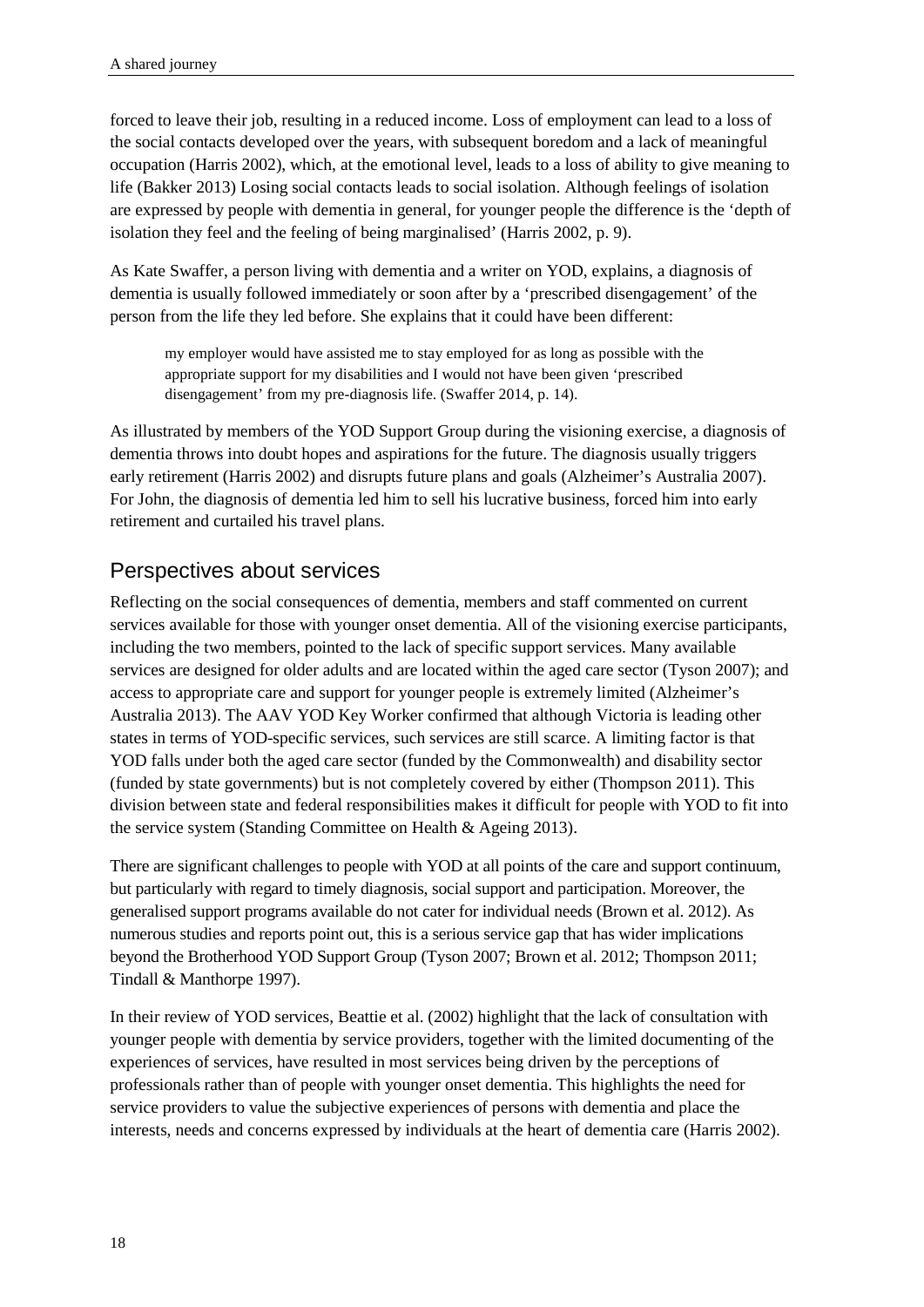## <span id="page-28-0"></span>Characteristics of best practice

The views expressed by people with younger onset dementia signify that they have important perspectives to offer, which in return can provide a feeling of empowerment (Chaston, Pollard & Jubb 2004). In the visioning exercise, empowerment was a theme identified by one staff member. Empowerment may take many forms, all of them relevant to this evaluation. Empowering people with YOD to make decisions about the care and services they receive has proved beneficial and this is a crucial ingredient for developing 'good' practice models of support (Chaston, Pollard & Jubb 2004). Services such as PROP (Thompson 2011) and the ACE Club in North Wales (Davies-Quarrell 2010) have been built on a philosophy of empowerment. They encourage and enable participants to continue living meaningful lives by sharing experiences and engaging in personally fulfilling activities.

Closely related to a sense of empowerment is the notion of courage, a theme identified by another staff member. The ability to overcome obstacles, to take the first step and embark on something new with the knowledge that one will be supported to do so, is crucial to the vision of the Brotherhood YOD Support Group. This too finds support in the literature. People with YOD benefit from services that create a safe and welcoming environment where they can be themselves, free from judgement and stigma (Brown et al. 2012; Reed et al. 2002).

Two further themes—support and togetherness—raised by the staff members find widespread support in the literature. Research conducted with people with YOD affirms the benefits of developing a collective social identity among people with YOD and the importance of sharing experiences of dementia: 'when people with dementia develop a shared social identity they also develop mutual support, this in turn, allows people to assume new roles and group identification' (Pipon-Young et al. 2012, p. 611). The ability to learn from others, provide interpersonal support and offer advice is recognised as a key indicator of 'good' practice (Brown et al. 2012). A group or collective identity may also support a person's self-identity, a key challenge in the experience of YOD (Harris 2004; Tyson 2007).

There is convincing evidence that people with YOD maintain a strong sense of hope and determination (Rostad, Hellzen & Enmarker 2013). Services that support and build on these qualities have proved of great benefit to people's wellbeing (Pipon-Young et al. 2012; Reed et al. 2002).

## <span id="page-28-1"></span>Strengths of the YOD Support Group

The Brotherhood YOD Support Group carries all of the traits of models of 'good practice'; however, the application of the Capability Approach distinguishes the group from other models. Another characteristic of the YOD Support Group that has only been noted in the PROP and the Melbourne City Mission Clubhouse programs is the active involvement of its members in the design and development of the service. Because of this, members of the Brotherhood YOD Support Group described the group's activities as having meaning and purpose. As Phinney, Chaudhury & O'conner (2007) explain, meaning in activities exists in the experience of enjoyment and pleasure, a sense of connection and belonging, and retaining a sense of autonomy and identity.

Tracing the YOD Support Group over a year, there is no doubt that it has evolved. It has received new members with diverse skills, interests and personalities, including those with differing cognitive and functional needs; and as a result activities and outings have been varied. At the beginning there were more physical activities (gardening, fishing and a visit to a motor show) that were aligned with the interests of male members who were in the early stages of dementia. The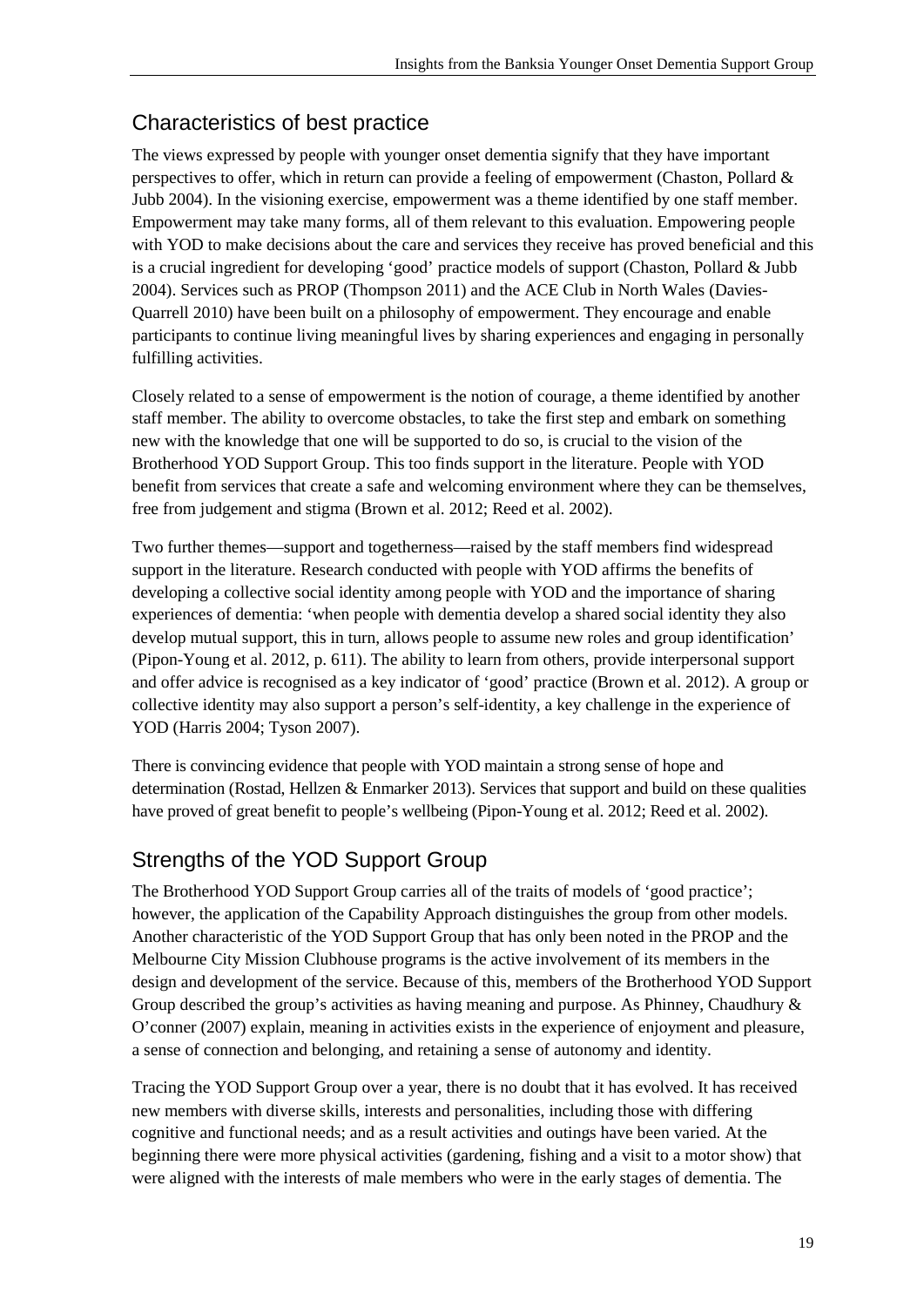group has now taken up other activities (pampering sessions and jigsaw puzzles) to accommodate the interests of female members with more advanced dementia. As one staff member described, 'It's almost like there are different seasons. There is a different season of the group and I have seen it change and unfold'. As observed by another staff member 'every person that comes through the door will change the dynamics. It seems to be in a good way. It really helps shape and form how the group is'.

The willingness of staff to value member input is another hallmark of the Brotherhood YOD Group. In addition, the group has fostered cohesion, trust and companionship, which have developed into a collective identity.

Research shows that participation in a support group assists people to better understand dementia, to accept their diagnosis, to cope and to respond to changes related to dementia (Snyder, Jenkins & Joosten 2007). Studies of the subjective experiences of people with dementia have reported that 'a key element of the dementia experience is the struggle to preserve one's identity and sense of self and to maintain a meaningful life' (van Gennip et al. 2014, p. 1). Therefore, 'maintaining activities and relationships' are key to maintaining a sense of identity (Caddell & Clare 2011, p. 396). Support groups such as the Brotherhood YOD Group play an important role: they encourage people to engage in activities and develop links with others and assist them to communicate and learn how to manage the different emotions that emerge from trying to cope with the challenges of dementia.(Caddell & Clare 2011).

In all of these respects, the Support Group has embraced the features of 'good practice' models.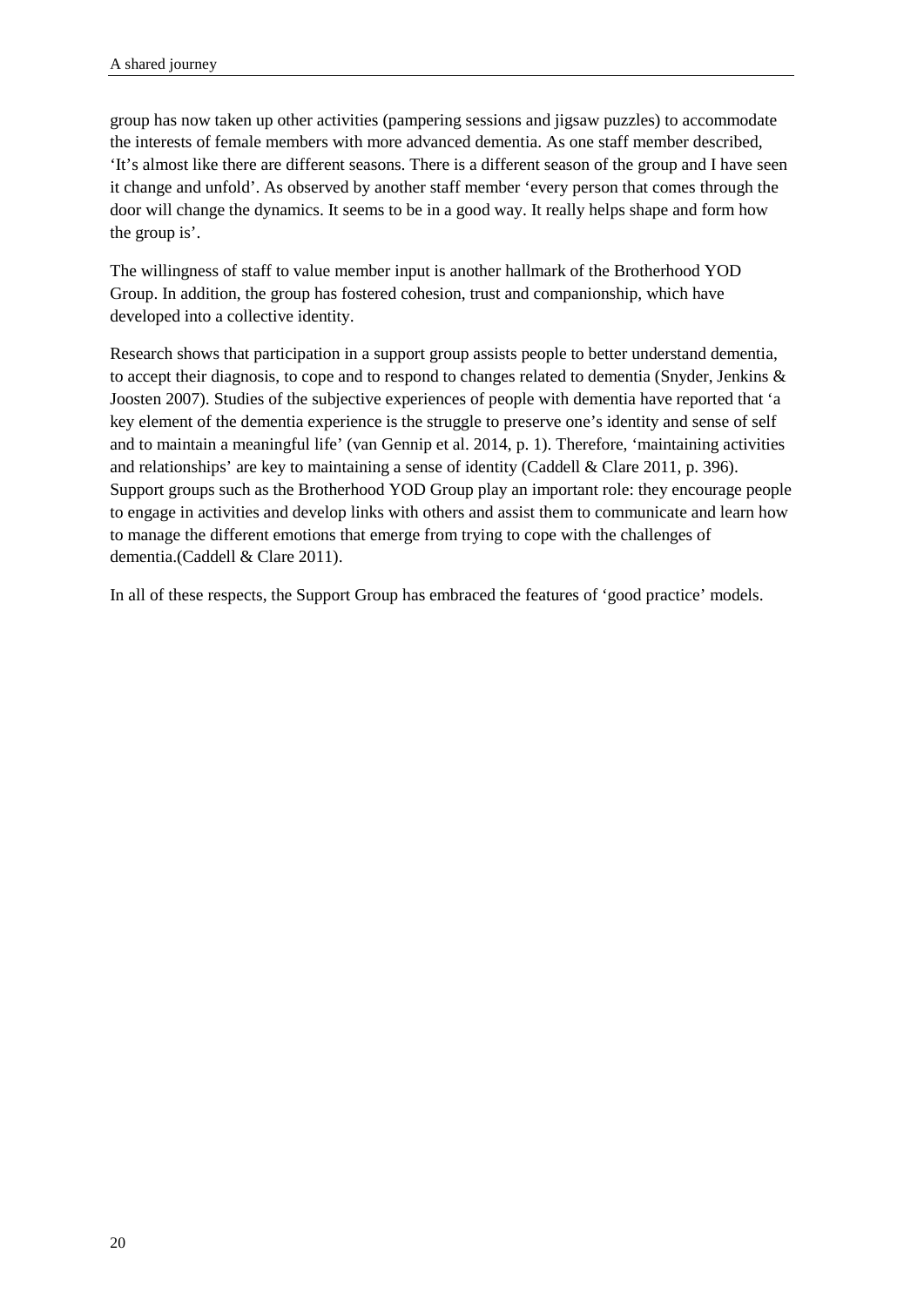# <span id="page-30-0"></span>**6 Opportunities for ongoing development**

This preliminary evaluation of the Brotherhood Younger Onset Dementia (YOD) Support Group pilot project has provided a range of rich learning opportunities. These include several challenges which intersect at the social, personal and the organisational levels and which are worth considering in future development.

## Support for younger people with advanced dementia

- How much do the different categories such as age, stage, functional abilities matter for a YOD Support Group?
- How can the Brotherhood respond to younger people who are in more advanced stages of dementia?
- How can the Brotherhood YOD Support Group meet the needs of current members in the more advanced stages (such as social, personal and functional needs)? Do these people remain part of the Support Group?
- How are the different functional and cognitive levels of current members managed?

## Engagement with carers

• How can the YOD Support Group support members and their carers through the progression of dementia?

It is suggested that the YOD Support Group could explore ways of supporting carers to maintain their care relationship. This could include engaging with carers to identify the aspirations and needs of members as they progress through dementia, with the aim of assisting them to continue living at home. Such additional support can be offered by collaborating with other service providers so that members and their carers can move smoothly along a given pathway of care and support.

## Active participation of members

- How does the YOD Support Group reflect the experiences, opinions and the voices of its members who are in the advanced stages of dementia?
- How does the YOD Support Group involve members in refining the current model so that it can be taken up by other services for people with YOD?

## Adaptability of the Brotherhood's YOD Support Group model

- How might the Brotherhood YOD Support Group model inform other services for people with dementia under the age of 65 and their carers?
- How do intangible features (such as staff attributes, personality, morale and culture) impact on the adoptability of the model across other YOD services?
- How receptive would other YOD services be to a model that is built on sharing power and decision-making with service users?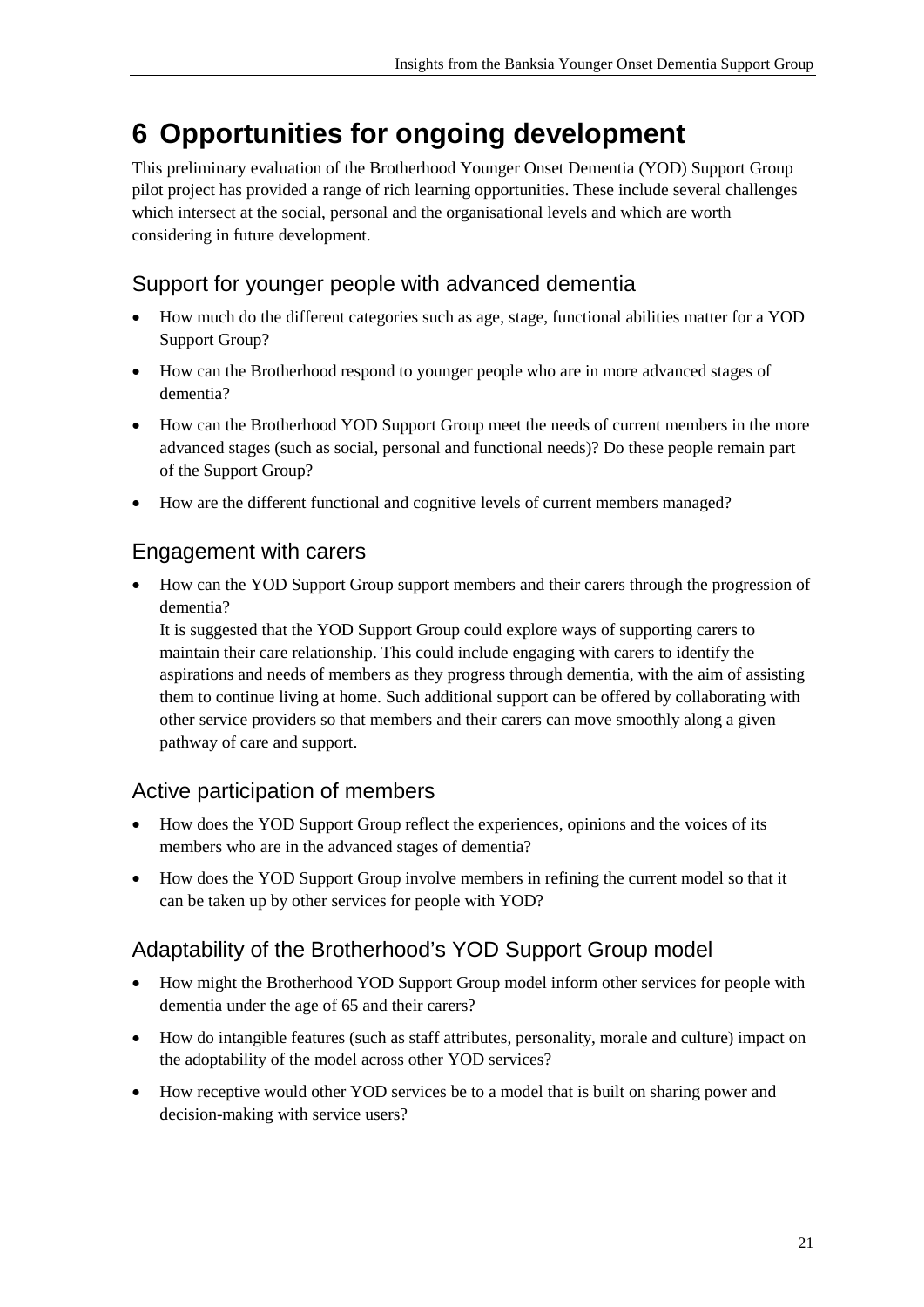## Sustainability of the Brotherhood's YOD Support Group model

- How would a member-directed YOD Support Group model impact on current Brotherhood service policies and practices?
- How can the group embrace members who may have differing opinions and perspectives?
- How will the model be sustained as the number of members increases?
- How will the YOD Support Group be affected by the complete implementation of the National Disability Insurance Scheme (NDIS) from June 2015? What challenges would changes to funding pose to the functioning of the Support Group and its future? What alternative funding possibilities should be considered?

#### Suggestions for improvement

During the interviews, both members and staff made suggestions about ongoing development which may address some of the challenges outlined above.

#### Member suggestions

Overall, members were satisfied with the YOD Support Group and the variety of activities and outings. They agreed that the group has met their expectations and therefore did not feel the need for major changes. A few suggestions were made were by individuals:

- Allow more time for members and group facilitators to plan and prepare for potential projects and activities.
- Set timelines for projects to encourage a sense of achievement.
- Allocate a regular time each week form members to discuss with group facilitators private concerns related to dementia.
- Support members to plan for and respond to changes related to dementia. A project on 'How to deal with the future' could encourage members to assemble and discuss information and resources.

#### Carer suggestions

Although the two spouses who were interviewed appreciated the opportunity to provide suggestions, they believed that the members had the capability to shape the future direction of the group. One carer made a specific suggestion because of the mentally stimulating and meaningful activities:

• Provide an additional day for the YOD Support Group (also suggested by staff).

#### Staff suggestions

Staff members made a variety of suggestions which may inform ongoing program development:

- Recruit a volunteer as an extra hand to help group facilitators.
- Run a training course for support staff and members on using iPads in dementia care.
- Create a network of dementia mentors.
- Update the YOD-specific skills of group facilitators.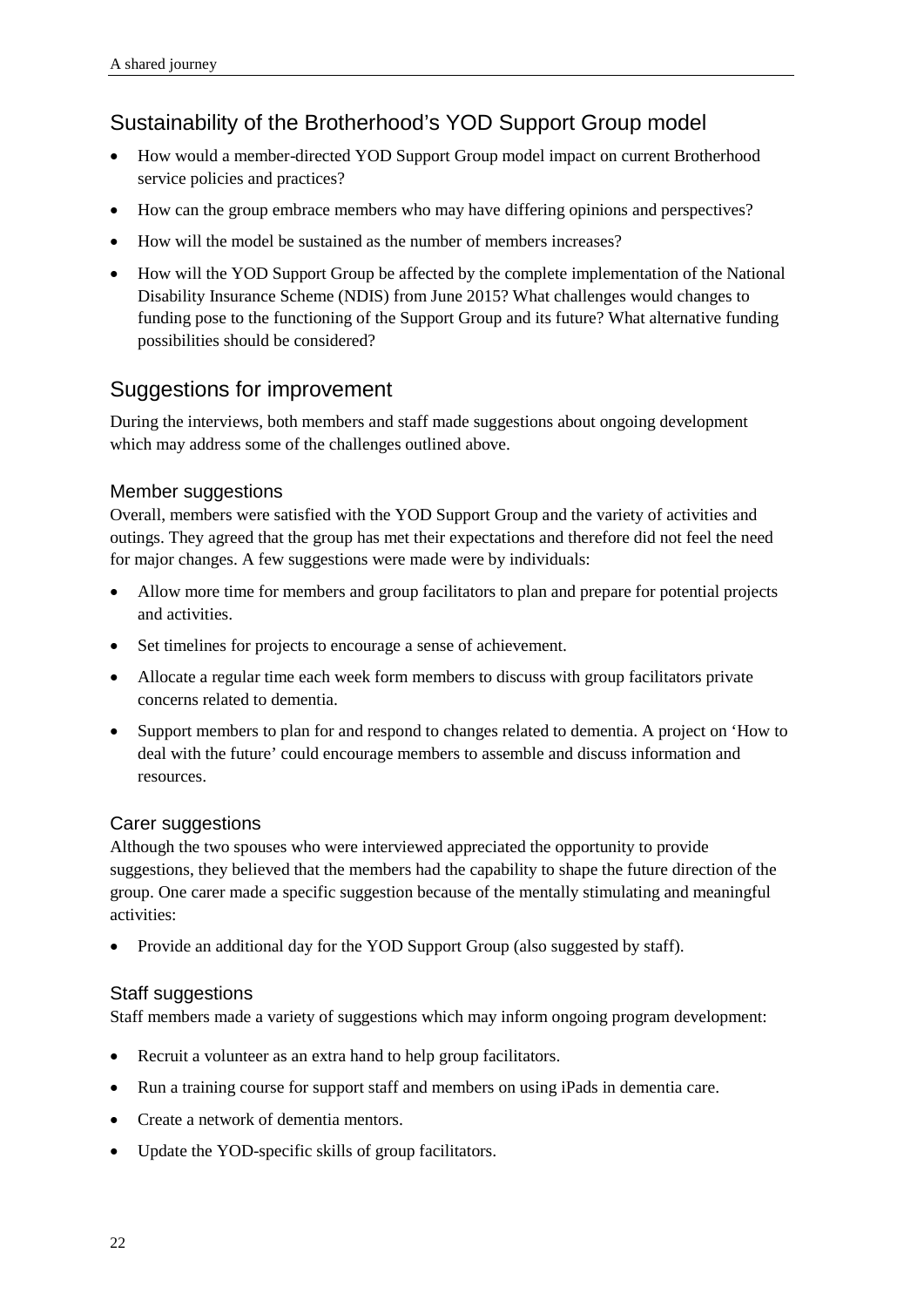- Work more with members individually to support them in achieving the personal goals set out in the 'My Plan'.
- Develop a framework for assessing the unmet needs of people with younger onset dementia in order to reduce some of the changed behaviours.
- Define the role of the YOD Support Group within the broader service system by involving external service providers.
- Build on the relationships with other YOD services through the AAV Planned Activities Group network.
- Meet with external service providers to explore opportunities to create referral pathways. Such a discussion could reveal gaps in the service system and open up opportunities to campaign for more integrated and improved services for people with YOD.
- Set up early intervention strategies and planning processes to prepare members and their carers for and support through the progression of dementia.
- Develop a practice guide based on the YOD Support Group model, for other YOD services wishing to replicate the Brotherhood model.
- Formalise the current processes used for member assessment and for developing the 'My Plan'.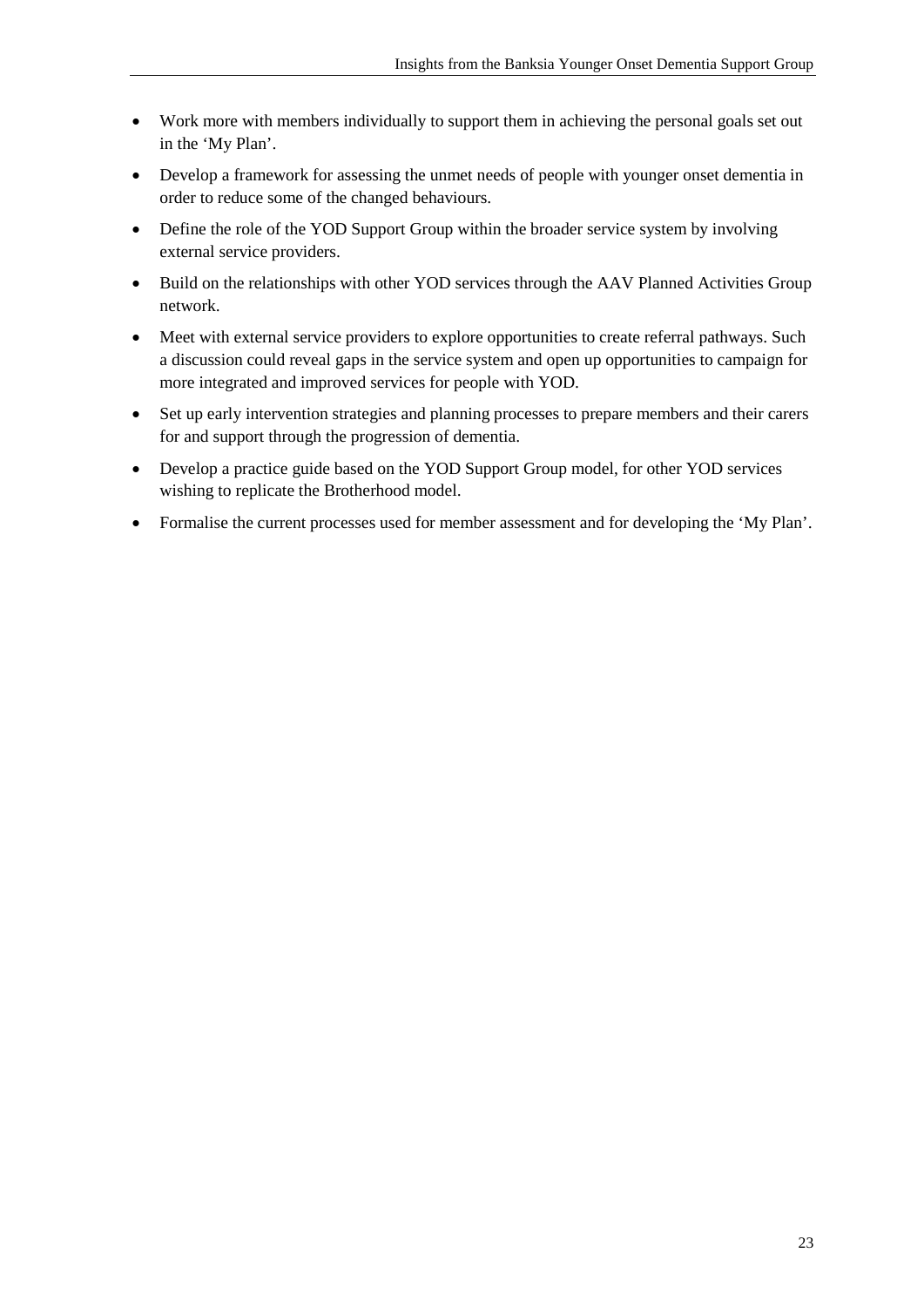# <span id="page-33-0"></span>**7 Conclusion**

The Banksia YOD Support Group was founded on the belief that people with YOD have distinctive needs and challenges and that there is a lack of specialised services for them. Following Sen's Capability Approach, the model is essentially based on supporting and enhancing the strengths and the capabilities of the person with YOD. Grounded in the concept of co-production, staff and members work together to shape and steer the activities. The Brotherhood model displays many traits of good practice, including strengths-based, holistic and flexible processes which place the person with YOD and their carer at the heart of dementia care.

The YOD Support Group underscores the value of having services which acknowledge and are guided by the 'first person' voices of people with younger onset dementia, which are so often overlooked by professionals and services (Beattie et al. 2001). It affirms the need to recognise service users as persons with expertise and assets.

The YOD Support Group is attempting to redefine and challenge traditional methods of service delivery by recognising and mobilising the human and social capital of members and staff to promote shared learning, which in return leads to consumer empowerment. This has yielded positive outcomes such as close, reciprocal and sustained relationships built on trust and mutual support. Members have developed new friendships and an informal support network where they share and exchange information and experiences and learn from each other. They have also been able to harness support through new links with the community, thereby building and exchanging their social capital.

There is no doubt that socialisation and participation in mentally stimulating, complex activities can improve the mental wellbeing of people with YOD. While services such as the Banksia YOD Support Group may not be able to arrest the progression of the illness, they can transform the experience of dementia in a positive way by assisting both the person and their carer to live a full life to the best of their abilities. Such a model moves away from focusing on clinical or medical deficits.

Although the Brotherhood's YOD support model at the Banksia Centre displays many strengths, the evaluation suggests several opportunities for its ongoing development, which include reviewing the eligibility for membership, considering how the model can fulfil the needs of members whose dementia is more advanced, and examining the adaptability and sustainability of the model.

Despite the limited scale of this evaluation, the Banksia YOD Support Group can provide useful insight to the needs and challenges of younger people with dementia in their early stages. It is also hoped that the program will inspire other YOD services to explore the positive impact that various service delivery approaches can have on people with YOD and their carers.

Considering that YOD is still a relatively new terrain for services, researchers and policy makers, the Banksia YOD Support Group offers the opportunity to explore how services could best meet the needs of people with dementia. Until YOD receives the attention it deserves, providers such as the Brotherhood of St Laurence play a critical role in creating innovative models of service that support people with YOD and their cares to continue living lives that are both fulfilling and meaningful.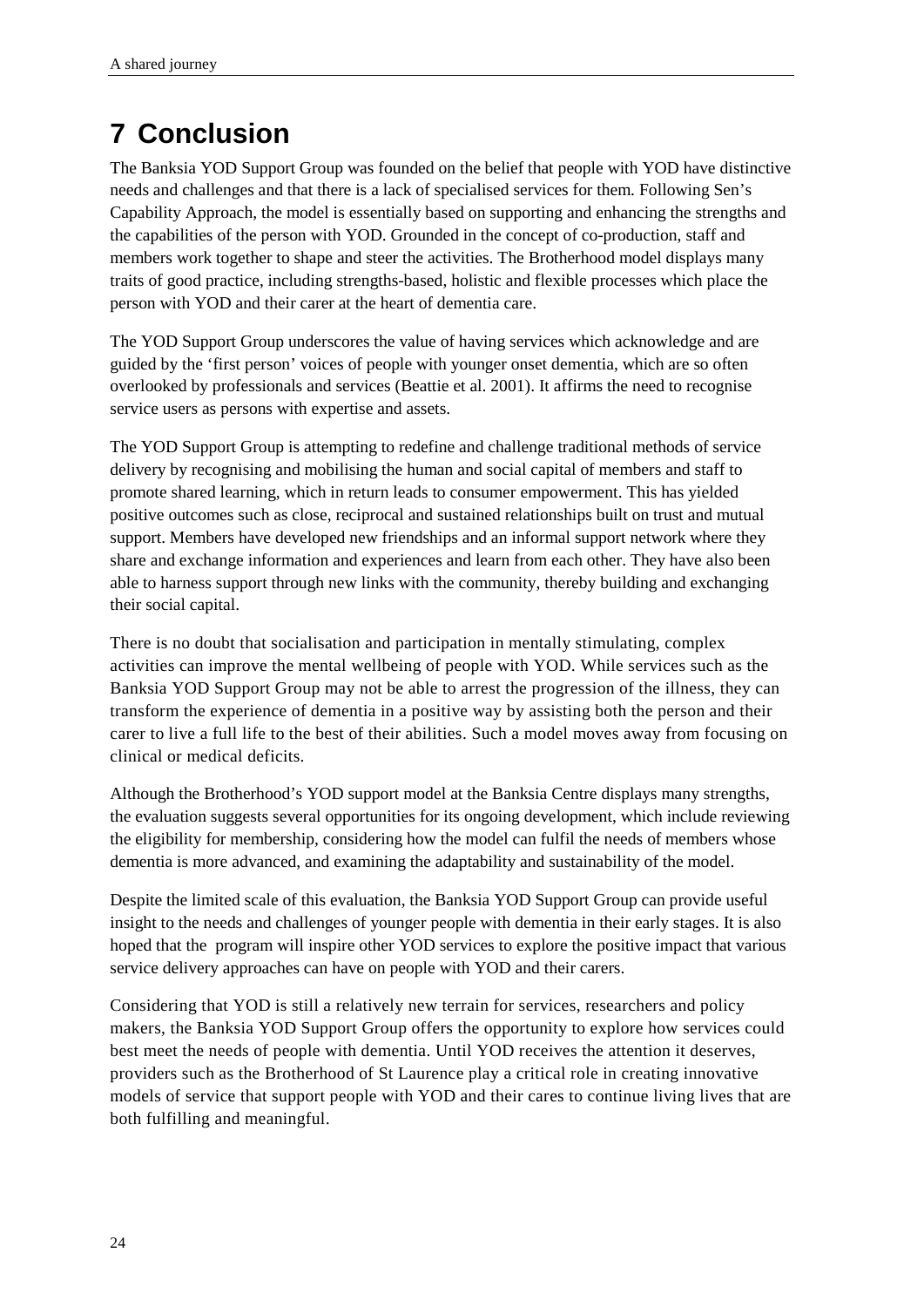# <span id="page-34-0"></span>**Appendix**

| <b>Sex</b> | Age | <b>Duration</b> in<br>the group | Living<br>arrangements | Type of<br>dementia    | Age at<br>diagnosis | Stage of<br>dementia              |
|------------|-----|---------------------------------|------------------------|------------------------|---------------------|-----------------------------------|
| Male       | 55  | 9 months                        | Not specified          | Alzheimer's<br>disease | Unknown             | Early stage                       |
| Female     | 55  | 4 months                        | Living with spouse     | Alzheimer's<br>disease | 50                  | Late middle -<br>early late stage |
| Male       | 56  | 4 months                        | Living alone           | Unknown                | 51                  | Early stage                       |
| Female     | 58  | 1 month                         | Living with spouse     | Alzheimer's<br>disease | 52                  | Early stage                       |
| Female     | 58  | 1 month                         | Not specified          | Unknown                | Unknown             | Late middle -<br>early late stage |
| Male       | 61  | 16 months                       | Living with spouse     | Alzheimer's<br>disease | 56                  | Early stage                       |
| Male       | 62  | 7 months                        | Living alone           | Alzheimer's<br>disease | 62                  | Early stage                       |
| Male       | 64  | 16 months                       | Living with spouse     | Alzheimer's<br>disease | 61                  | Early stage                       |

**Profile of Banksia YOD Support Group members**

Note: The term 'late middle to early late stage' was adapted from Alzheimer's Australia Help Sheets, *ReBOC: Reducing behaviours of concern guide* and the MMSE (Mini-Mental State Examination).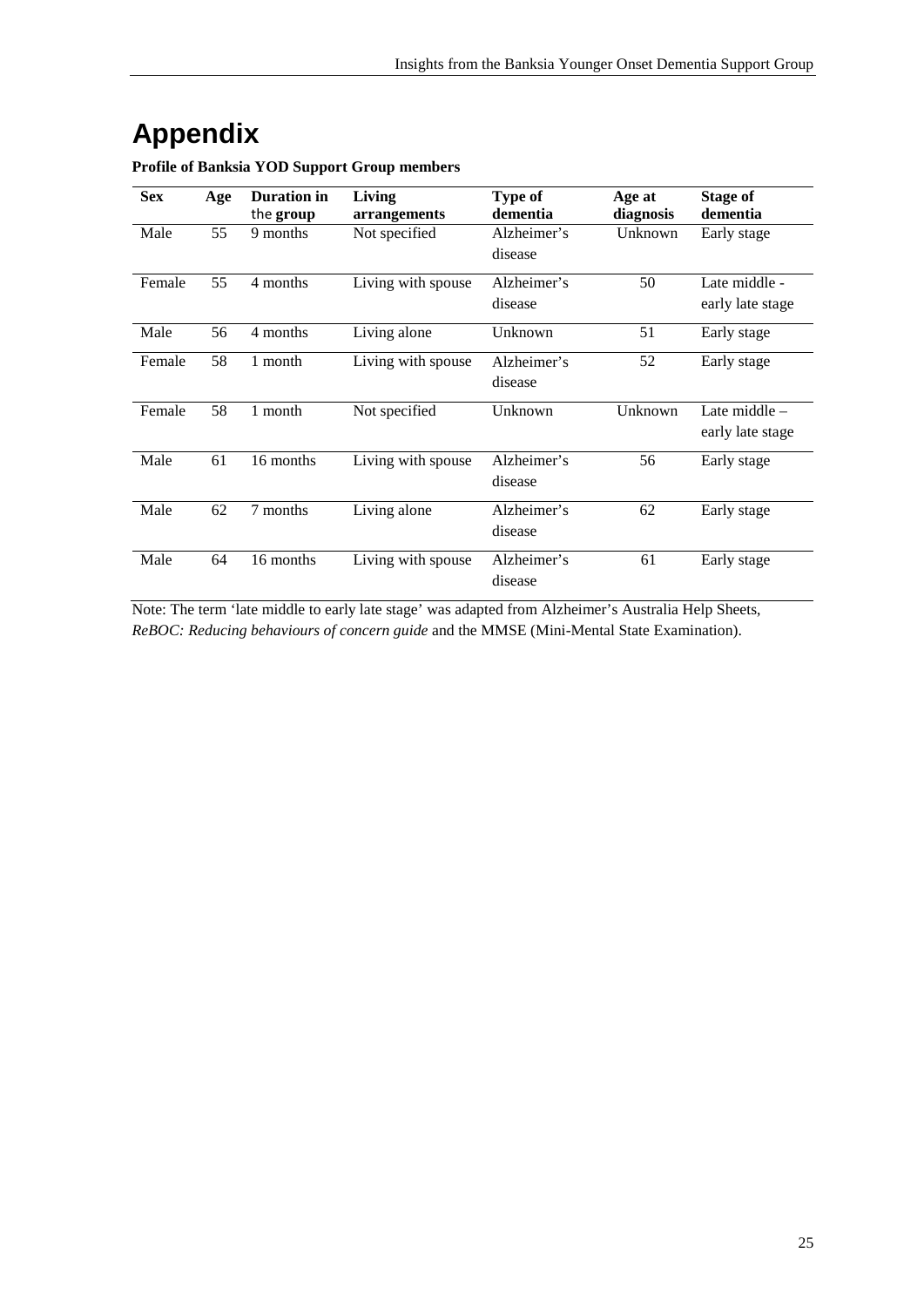## <span id="page-35-0"></span>**References**

ACE Club 2015, *ACE Club*, Glen Devon, Wales, viewed 28 January 2015, [<http://ace.glendevon-care.com>](http://ace.glendevon-care.com/).

Alzheimer's Association 2006, *Early onset dementia: a national challenge, a future crisis*, report prepared by Katie Maslow, Alzheimer's Association, Washington DC.

Alzheimer's Australia 2003, *Insights into living with younger onset dementia,* Alzheimer's Australia, [Scullin, ACT].

—— 2005, *What is dementia? About dementia 1.1*, Alzheimer's Australia, Scullin, ACT.

—— 2007, *Exploring the needs of younger people with dementia in Australia*, prepared by M Tyson of Alzheimer's Australia NSW for the Australian Government Department of Health and Ageing, viewed 4 September 2013, [<https://fightdementia.org.au/sites/default/files/20101027-Nat-YOD-Exploring-needs-](https://fightdementia.org.au/sites/default/files/20101027-Nat-YOD-Exploring-needs-Australia.pdf)[Australia.pdf>](https://fightdementia.org.au/sites/default/files/20101027-Nat-YOD-Exploring-needs-Australia.pdf).

Alzheimer's Australia 2007, *Exploring the needs of younger people with dementia in Australia,* report Commonwealth Department of Health & Ageing.

—— 2013, *Younger onset dementia: a new horizon?*, National Consumer Summit (19–20 March 2013), report prepared by Liz Forsyth for Alzheimer's Australia.

Alzheimer's Disease International (ADI), 2014, *World Alzheimer report 2014: dementia and risk reduction – an analysis of protective and modifiable factors*, ADI, London.

American Psychiatric Association Committee on Nomenclature and Statistics 1994, *Diagnostic and statistical manual of mental disorders,* 4th edn, American Psychiatric Association, Washington, DC.

Australian Institute of Health and Welfare (AIHW) 2012, *Dementia in Australia*, Cat. no. AGE 70, AIHW, Canberra.

—— 2014. *Improving dementia data in Australia: supplement to Dementia in Australia 2012,* Cat. no. AGE 76, AIHW, Canberra.

Bakker, C 2013, *Young onset dementia: care needs and service provision*, doctoral dissertation, Radboud University, GVO Drukkers & Vormgevers, Nijmegen, Netherlands.

Baum, F, MacDougall, C & Smith, D 2006, 'Participatory Action Research', *Journal of Epidemiology and Community Health*, vol. 60, no. 10, pp. 854–7.

Beattie, AM, Dakker-White, G, Gillard, J & Means, R 2002, 'Younger people in dementia care: a review of service needs, service provision and models of good practice', *Aging & Mental Health*, vol. 6, no.3, pp. 205–12.

Boulton, A & Gifford, H 2012, 'Blurred boundaries in participatory action research', *Evaluation Journal of Australasia,* vol. 12, no. 2, pp.40–45.

Brotherhood of St Laurence, Retirement and Ageing Division 2014 (unpub.), The Enhancing Capabilities Approach for working with older adults: practice guide.

Brown, J, Sait, K, Meltzer, A, Fisher, KR, Thompson, D & Faine, R 2012, *Service and support requirements of people with younger onset dementia and their families: final report*, for NSW Department of Family and Community Services, Ageing Disability and Home Care, Sydney.

Bryden, C 2005, *Dancing with dementia*, Jessica Kingsley Publishers, London.

Caddell, LS & Clare, L 2011, 'I'm still the same person: the impact of early stage dementia on identity', *Dementia*, vol.10, no.379, pp. 379–98.

Cantley, C, Woodhouse, J & Smith, J 2005, *Listen to us: involving people with dementia in service planning and developing services*, Dementia North, Northumbria University, Newcastle upon Tyne, UK, viewed 12 February 2014, [<http://www.mentalhealthpromotion.net/resources/listen-to-us.pdf>](http://www.mentalhealthpromotion.net/resources/listen-to-us.pdf).

Chaston, D 2010, 'Younger adults with dementia: a strategy to promote awareness and transform perceptions', *Contemporary Nurse*, vol. 31, no.2, pp. 221–9.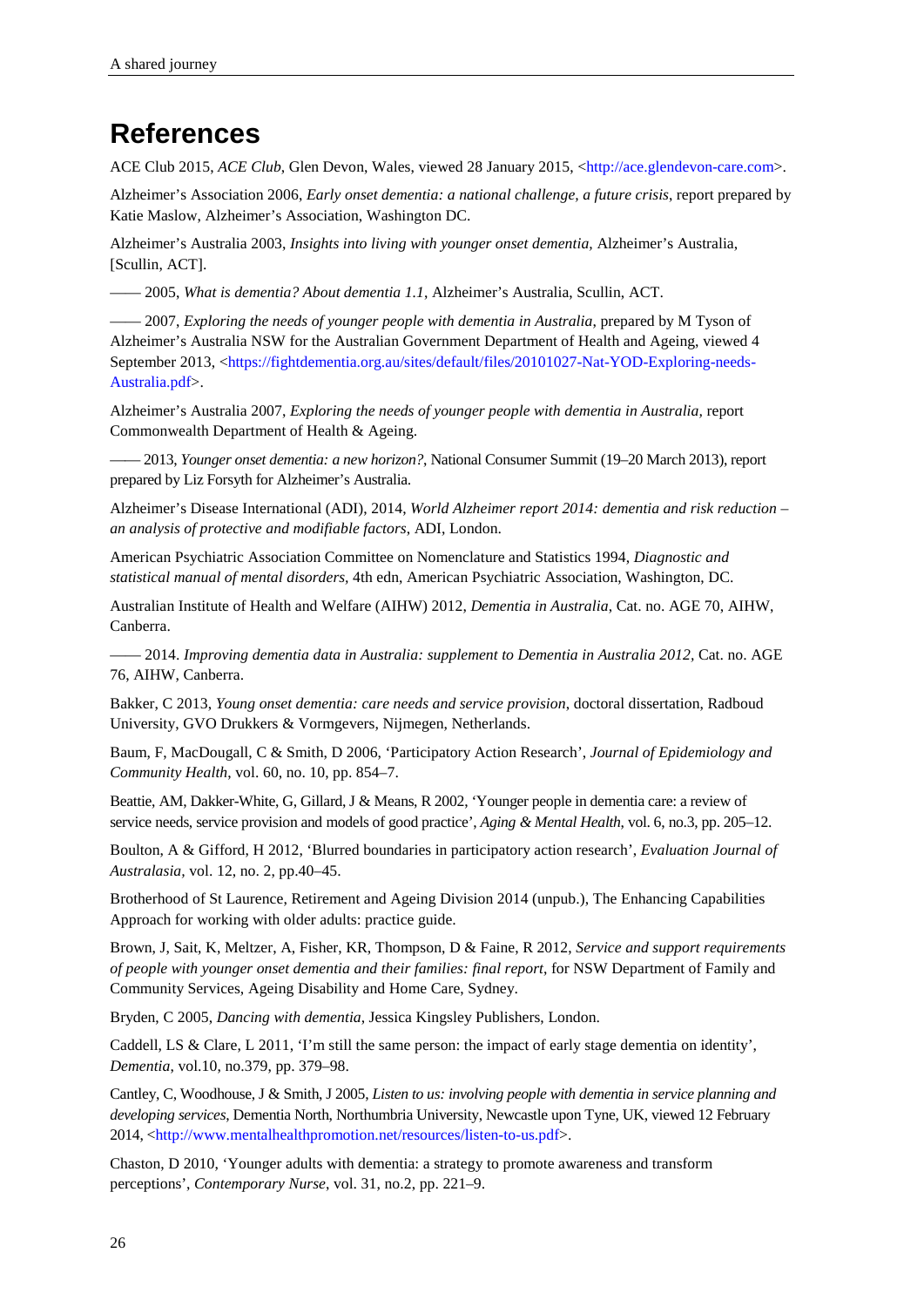Chaston, D, Pollard, N & Jubb, D 2004, 'Young onset dementia: a case for real empowerment', *Journal of Dementia Care*, vol. 12, no. 6, pp. 25–6.

Cheston, R, Bender, M & Byatt, A 2000, 'Involving people who have dementia in the evaluation of services: a review', *Journal of Mental Health*, vol. 9, no. 5, pp. 471–9.

Davies-Quarrell, V 2010, 'The ACE approach: promoting well-being and peer support for younger people with dementia', *The Journal of Mental Health Training, Education and Practice*, vol. 5, no. 3, pp.41–50.

Department of Health 2014, *HACC Active Service Model,* Department of Health, Melbourne, viewed 2 November 2014, [<http://www.health.vic.gov.au/hacc/projects/asm\\_project.htm>](http://www.health.vic.gov.au/hacc/projects/asm_project.htm).

Department of Human Services (DHS) 2008, *Discussion paper: Victorian HACC Active Service Model*, Rural and Regional Health and Aged Care Services Division, Department of Human Services, Melbourne.

Harris PB, 2002, The *subjective experience of early on-set dementia: voices of the persons*, presented at the 55th Gerontological Society of America conference, Boston, 26 November.

Harris, PB (ed.) 2002, *The person with Alzheimer's disease: pathways to understanding the experience*, Johns Hopkins University Press, Baltimore, Maryland.

Harris, PB 2004, 'The perspective of younger people with dementia', *Social Work in Mental Health*, vol.2, no.4, pp 17–36.

Hodges, JR, Gregory, C, McKinnon, C, Kelso, W, Mioshi, E & Piguet, O 2009, *Younger onset dementia: a practical guide*, Quality dementia care series Alzheimer's Australia, [Scullin, ACT], viewed 12 December 2014, [<https://fightdementia.org.au/sites/default/files/20090200\\_Nat\\_QDC\\_QDC5YODPracGuide.pdf>](https://fightdementia.org.au/sites/default/files/20090200_Nat_QDC_QDC5YODPracGuide.pdf).

Kinney, JM, Kart, CS & Reddecliff, L 2011, '"That's me, the Goother"': evaluation of a program for individuals with early-onset dementia', *Dementia*, vol. 10, no. 361, pp. 361–77.

Melbourne City Mission 2014, *Compass Clubhouse*, viewed 20 December 2014, [<http://www.melbournecitymission.org.au/services/disability-services/living-with-an-abi/program](http://www.melbournecitymission.org.au/services/disability-services/living-with-an-abi/program-detail/compass-clubhouse)[detail/compass-clubhouse>](http://www.melbournecitymission.org.au/services/disability-services/living-with-an-abi/program-detail/compass-clubhouse).

Needham, C & Carr, S 2009, *Co-production: an emerging evidence base for adult social care transformation,* SCIE research briefing 31, Social Care Institute for Excellence, London.

Nussbaum, MC 2011, *Creating capabilities the human development approach*, Belknap Press of Harvard University Press, Cambridge, Massachusetts.

Phinney, A, Chaudhury, H & O'conner, DL 2007, 'Doing as much as I can do: the meaning of activity for people with dementia', *Aging & Mental Health*, vol.11, no.4, pp. 384–93.

Pipon-Young, FE, Lee, KM, Jones, F & Guss, R 2012, 'I'm not all gone, I can still speak: the experiences of younger people with dementia – an action research study', *Dementia,* vol. 11, no. 5, pp. 597–616.

RDaSH (Rotherham, Doncaster and South Humber NHS Foundation Trust) 2015, *Farewell to Doncaster's early onset dementia support group*, RDaSH NHS Foundation Trust, viewed 12 January 2015, [<http://www.rdash.nhs.uk/33337/farewell-to-doncasters-early-onset-dementia-support-group/>](http://www.rdash.nhs.uk/33337/farewell-to-doncasters-early-onset-dementia-support-group/)

Reed, J, Cantley, C, Clarke, CL & Stanley, D 2002, 'Services for younger people with dementia, problems with differentiating needs on the basis of age', *Dementia*, vol. 1, no.1, pp. 95–112.

Rostad, D, Hellzen, O & Enmarker, I 2013, 'The meaning of being young with dementia and living at home', *Nursing Reports*, vol. 3, no. 1, pp. 12–17.

Snyder, L 2007, 'The experiences and needs of people with early stage dementia', in CB Cox (ed.), *Dementia and social work practice*, Springer Publishing Company, New York.

Snyder, L, Jenkins, C & Joosten, L 2007, 'Effectiveness of support groups for people with mild to moderate Alzheimer's disease: an evaluative survey', *American Journal of Alzheimer's Disease and Other Dementias*, vol. 22, no. 14, pp. 14–19.